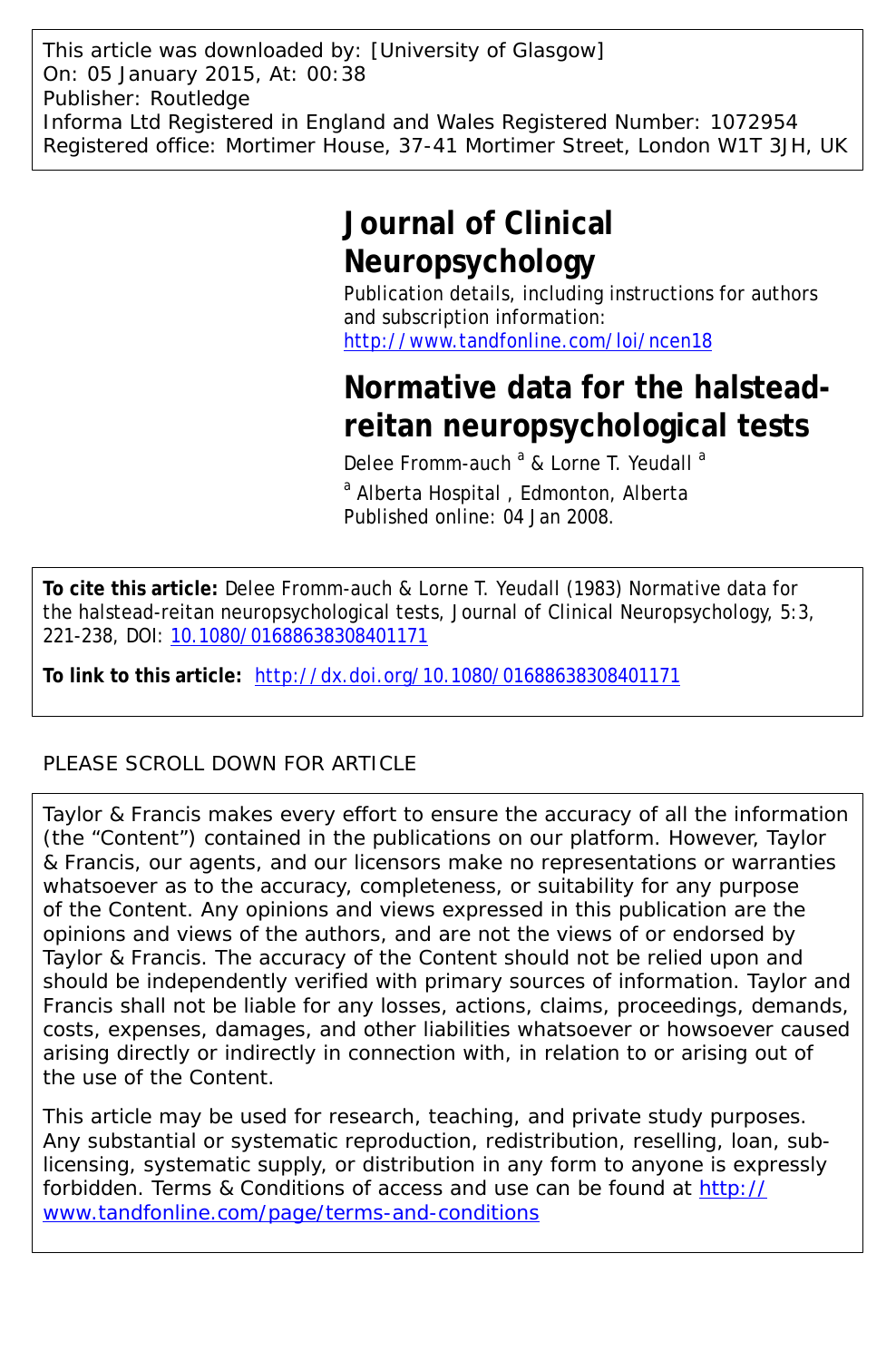# Normative Data for the Halstead-Reitan Neuropsychological Tests

Delee Fromm-Auch and Lorne T. Yeudall Alberta Hospital, Edmonton, Alberta

# ABSTRACT

Normative data from a large neurologically intact, nonpsychiatric adult sample  $(male = 111, female = 82)$  are presented. Despite the size limitations in the upper age ranges, these data are consistent with previously published norms. Sex effects are evident, with females appearing weaker and slower than males on motor tests. The higher than average WAIS FSIQ displayed by this normal sample and the previous use of psychiatric patients as control subjects is discussed.

Cut-off scores in the original Halstead publication (1947) were derived from a comparison between normal, non-brain-damaged controls and brain-damaged subjects. Despite the numerous validity studies that have been generated (e.g., Kløve, 1974; Reitan, 1955; Schreiber, Goldman, Kleinman, Goldfacler & Snow, 1976; Snow, 1981; Swiercinsky & Leigh, 1979; Tsushima & Wedding. 1979; Vega & Parsons, 1967), few studies have provided normative data from nonpsychiatric, nonneurological adult samples. In the studies that have published such data, several limitations are evident including: **a** small sample size (Bak & Greene, 1980; Klsve, 1974; Klave & Lochen, 1974; Matarazzo, Weins, Matarazzo, *dk* Goldstein, 1974; Weins & Matarazzo, 1977); an all, or nearly all, male sample (Kløve, 1974; Matarazzo et al., 1974; Weins & Matarazzo, 1977); and a very low or very high average age (Bak & Greene, 1980; Matarazzo et al., 1974; Weins & Matarazzo, 1977). Since the ultimate purpose of normative observations is to establish a basis for interpretation of performance, adequate normative data are essential for clinical practice.

The present article provides normative data from a large nonpsychiatric,

\* The authors are grateful to Don Schopflocher for statistical analysis of the data, to K. Arnott, C. Bolt, B. Croskery, P. Hydtt, and B. Stefanyk for administration of the test battery and to C. Ridenour for manuscript preparation. This research was supported by **a**  grant from the Alberta Mental Health Advisory Council.

' Department of Neuropsychology and Research, Alberta Hospital, Edmonton, Box 307, Edmonton, Alberta, Canada, T5J **257.** Send reprint requests to the first author.

Accepted for publication: January 6, **1983.**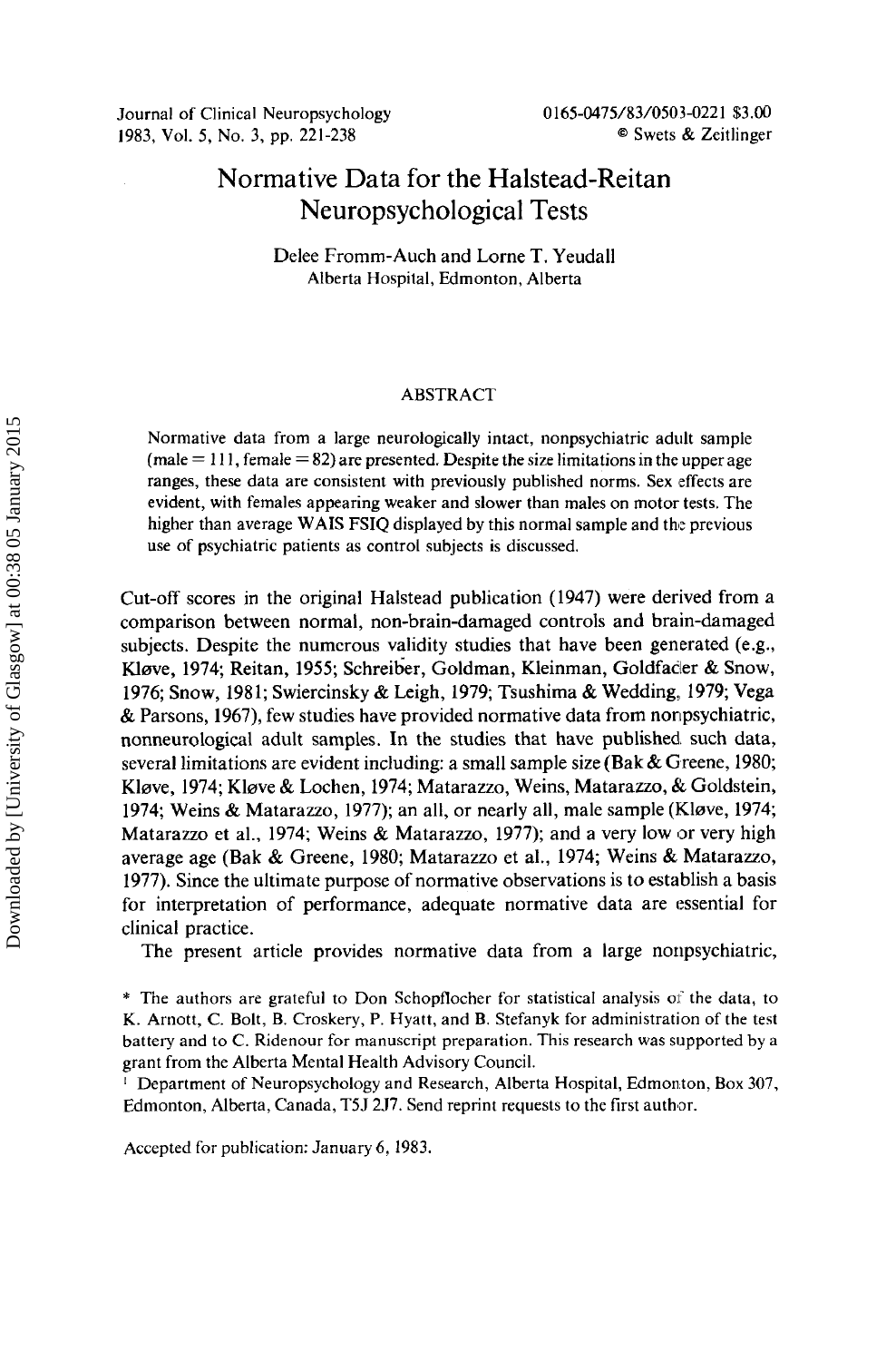nonneurological adult sample on the Halstead-Reitan neuropsychological test battery (HRB), as well as presenting normative data from all previously published studies.

# METHOD

### **Subjects**

All subjects (male = 1 I I, female = **82)** were volunteers without a psychiatric or neurological history. A small number of these subjects  $(n = 31)$  were obtained through posted advertisements in the downtown area of Edmonton. The remainder of the sample was informed about the research through personal contact with department members.

Descriptive variables for this group are presented in Table **1.** Handedness was determined by the hand used to write while strength of handedness was determined by the Annett Questionnaire **(1970).** Intelligence scores were derived from the Wechsler Adult Intelligence Scale (WAIS). Years of education includes technical and university training.

# Table **<sup>1</sup>**

# Descriptive Variables for the Total Group of Normal Subjects  $(n = 193)$

|                   | Mean  | Standard<br>Deviation | Range      |
|-------------------|-------|-----------------------|------------|
| $\%$ Males        | 57.5  |                       |            |
| $%$ Right Handers | 83.4  |                       | ----       |
| Age (years)       | 25.4  | 8.2                   | 15-64      |
| Education (years) | 14.8  | 3.0                   | $8-26$     |
| <b>VIQ</b>        | 119.8 | 9.9                   | $95 - 143$ |
| PIQ               | 115.6 | 9.8                   | 89-146     |
| <b>FSIO</b>       | 119.1 | 8.8                   | 98-142     |

#### Procedure

Trained technicians tested all subjects using a modified and expanded HRB (Fromm-Auch, Yeudall, & Stefanyk, Note **1).** The tests from the HRB were administered according to the instructions by Reitan (Note 2) with one exception - administration of the Tactile Form Recognition Test involved two instead of four trials. Modifications of the battery used by Reitan included substitution of the Language Modalities Test for Aphasia (Wepman & Jones, **1961)** for the Aphasia Screening Test.

Each test session involved approximately **5-6** hours of assessment, including a detailed interview to determine factors which may influence neuropsychological or neurological function. All data were manually scored and entered via a computer terminal into a data base.

The mean score, standard deviation, and range were calculated for each test variable (see list in Table 2). The data were stratified by age on all nonmotor variables and stratified by age and sex for motor variables.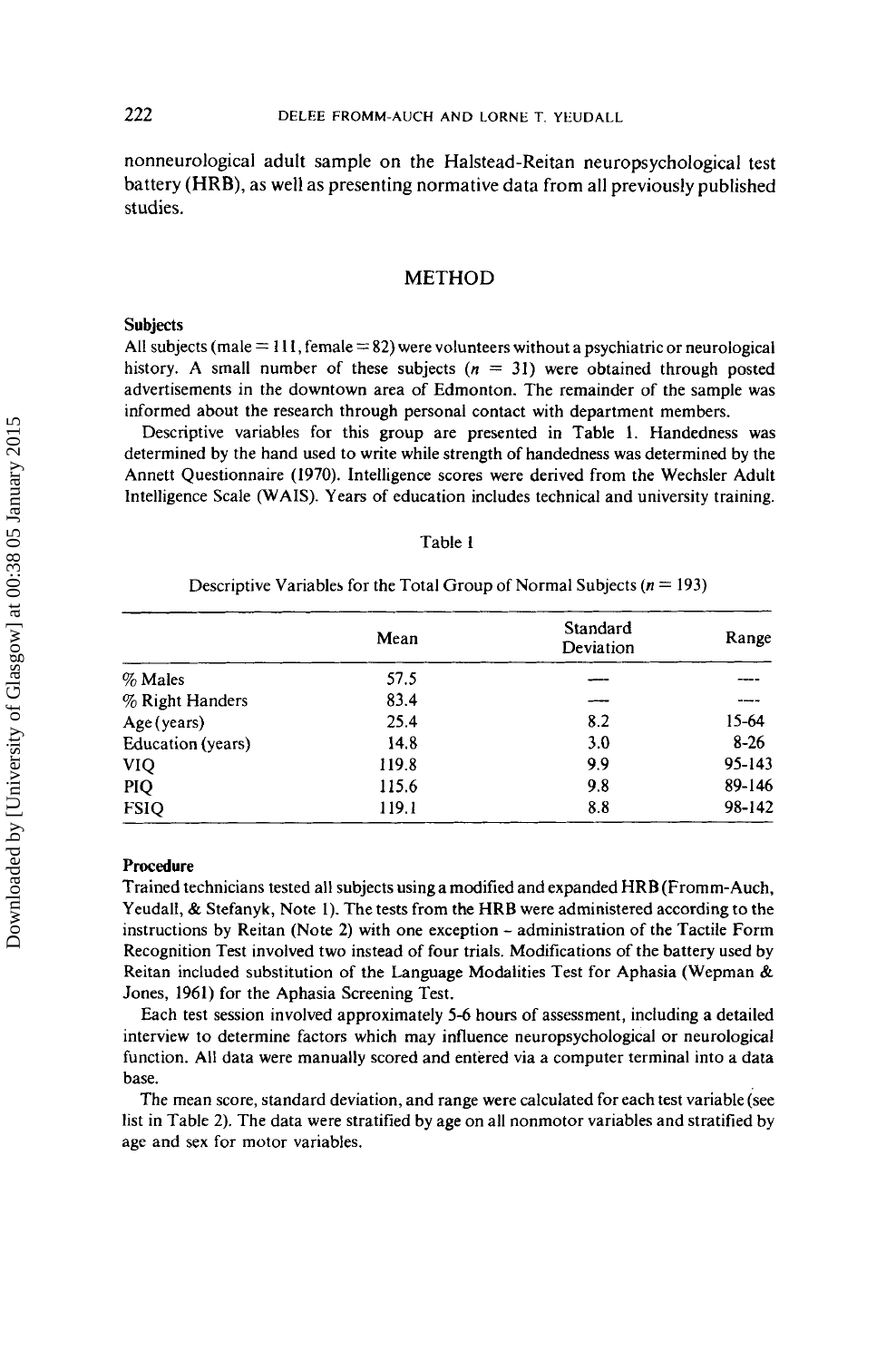# Table 2

| <b>Test Variables</b>           | Tables         |
|---------------------------------|----------------|
| Name Writing Speed              |                |
| Preferred Hand                  | 4              |
| Nonpreferred Hand               | 4              |
| Speech-Sounds Perception Test   |                |
| Errors                          | 5              |
| <b>Trail Making Test</b>        |                |
| Part A Time                     | 6              |
| Part B Time                     | 6              |
| Category Test                   |                |
| Errors                          | $\overline{7}$ |
| Finger Tapping Speed            |                |
| Preferred Hand                  | 8              |
| Nonpreferred Hand               | 8              |
| Dynamometer                     |                |
| <b>Preferred Hand</b>           | 9              |
| Nonpreferred Hand               | 9              |
| <b>Tactual Performance Test</b> |                |
| Preferred Hand Time             | 10             |
| Nonpreferred Hand Time          | 10             |
| <b>Both Hands Time</b>          | 10             |
| <b>Memory Scores</b>            | 11             |
| <b>Localization Scores</b>      | 11             |
| Seashore Rhythm Test            |                |
| Errors                          | 12             |
| <b>Tactile Form Recognition</b> |                |
| <b>Preferred Hand Errors</b>    | 13             |
| Nonpreferred Hand Errors        | 13             |
| Finger-Tip Number Writing       |                |
| <b>Preferred Hand Errors</b>    | 14             |
| Nonpreferred Hand Errors        | 14             |
| Face-Hand                       |                |
| <b>Right Side Errors</b>        | 15             |
| Left Side Errors                | 15             |
| <b>Finger Localization</b>      |                |
| <b>Preferred Hand Errors</b>    | 16             |
| Nonpreferred Hand Errors        | 16             |

# List of Neuropsychological Test Variables

The empirical age groupings were derived by examining the relationship between education and a variety of control variables including age, sex, and verbal and performance IQ (as measured by the WAIS) in a piece-wise regression paradigm. Thecorrelation between education and age (and sex) varied considerably through the range of the education variable.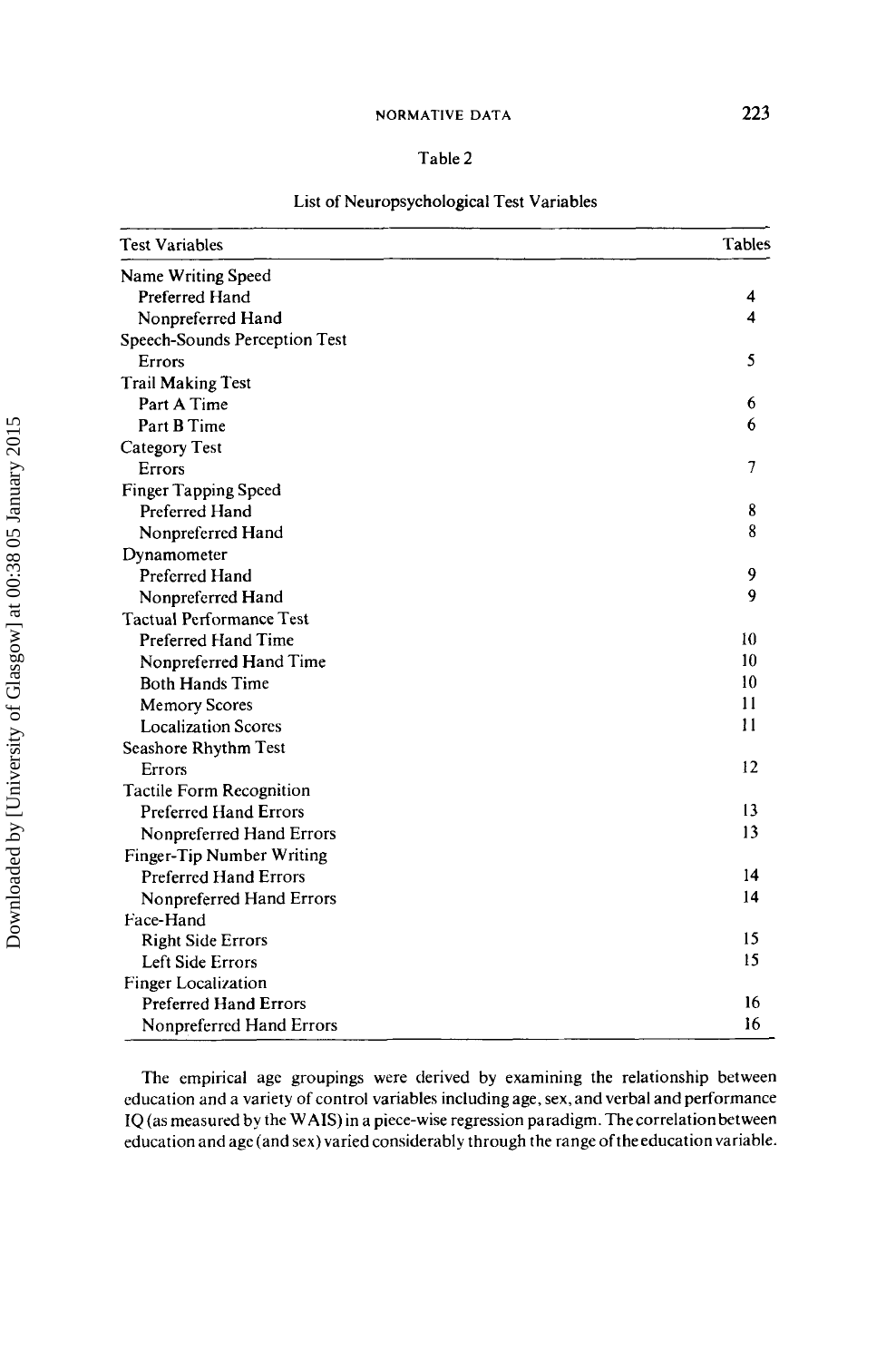The age groupings for this study were selected by examining a scatterplot of age and education and choosing points of inflection *(see* Schaie, **1965).** In general, the correlation between age and education **was** strongly positive and deereasing In magnitude until age 33 when the relationship first ceased **to** exist and then **became** increasingly negative.

The decision to stratify by age only was based on the results of Hotelling's  $T<sup>2</sup>$  analysis performed on the test variables across the two sexes. Since the only variables which were individually significant were those related to motor functioning (Finger Tapping and Dynamometer), it was decided to collapse across sex in reporting these norms.

In addition to these data, and for comparative purposes, all normative data previously published to our knowledge from the HRB are also presented. Studies with control data from psychiatric patients are not included.

# RESULTS AND DISCUSSION

# **Subjects**

The upper age range is restricted in the present sample with only **10** controls in the 41-64 year age range, limiting the normative data to the **154age** ranges. Thelack of older subjects may be reflective of the type of recruitment, **viz.,** department members are in the younger age ranges and, hence, personal contacts would also most likely be in the under-40 age range.

The high level of education may be artificially raised due to the inclusion of any form of technical or vocational training. Consequently, individuals with high school and 2 years of any vocational training, e.g., plumbing, electrical work, were assigned **14** years of education.

The demographic characteristics of the present sample may **also** be reflective of the economic situation in Alberta over the past decade. This province, through employment opportunities, has tended to attract this type of individual.

# Test Data

Previously published normative data are presented in Table 3. The mean scores, standard deviations and ranges from the present test variables are presented in Tables **4-16.** Sex effects were obtained on the motor measures, with females appearing weaker and slower than males.

Two of the sensory tests of Reitan (Note 2) are not presented due *to* the very low error rates shown by controls. The mean error rate for Visual Inattention is **.17** *(SD* = .8) with only 8.3% of the sample making one or more errors. Auditory Perception errors were slightly higher, with a mean of **.61**  $(SD = 1.1)$ . A strong age effect was indicated for these data which most likely reflects the effect of aging on peripheral hearing function.

Name-Writing Test. The data for this test are presented in Table **4.** No norms have been published to date for adults on this test. **The** ability to write **one's** name **as**  quickly **as** possible does not appear to decrease with age, but rather slightly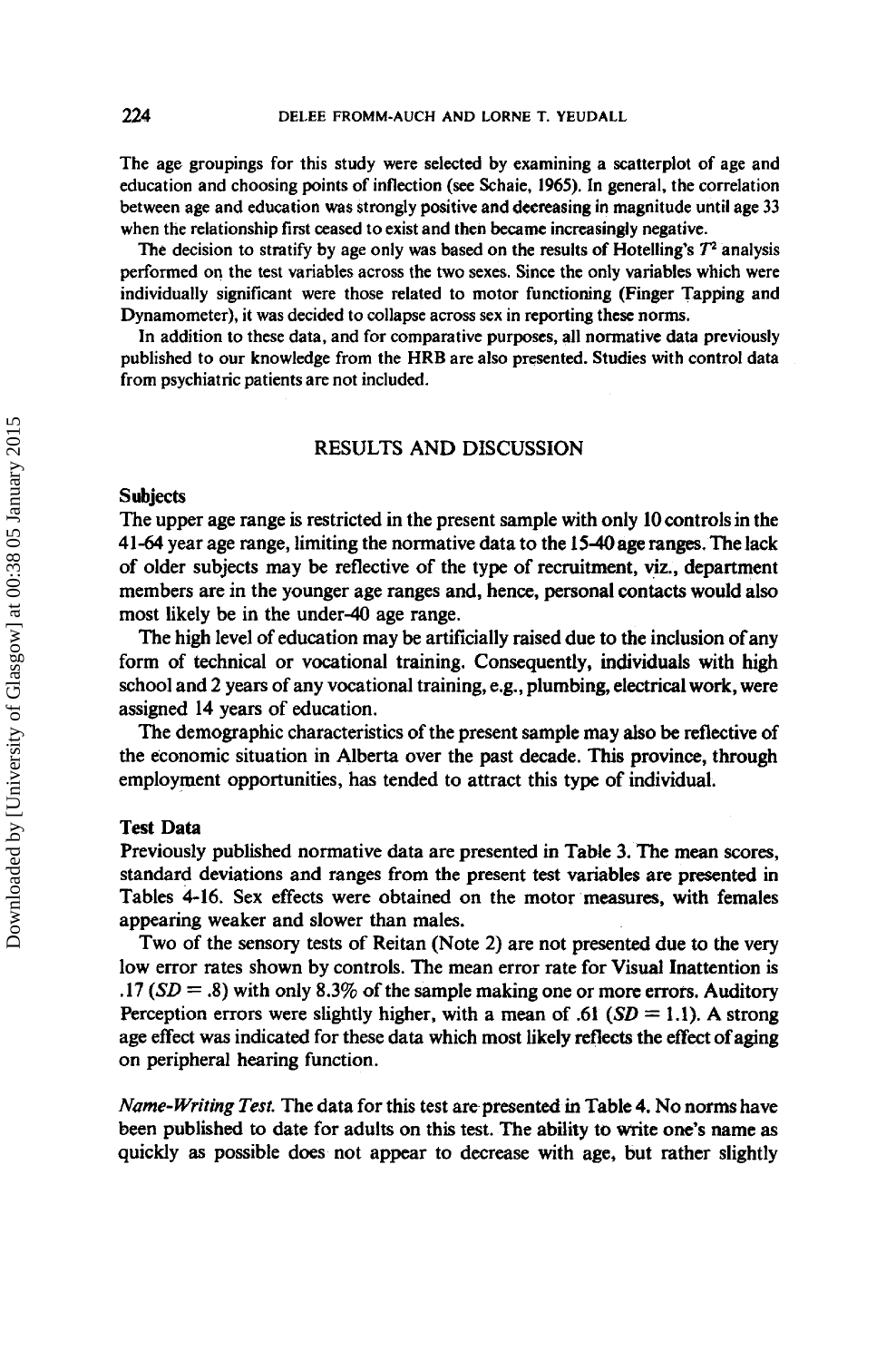| <b>Tests</b>                                                   | Halstead<br>(1947)<br>$n = 50$ | Vega & Parsons<br>(1967)<br>$n = 50$ | Levine & Feirstein<br>(1972)<br>$n=18$ | Kløve<br>(1974)<br>$n = 35$ |
|----------------------------------------------------------------|--------------------------------|--------------------------------------|----------------------------------------|-----------------------------|
| Category (errors)                                              | 37.2                           | 59.4 (26.9)                          | 47.6                                   | 42.9                        |
| <b>Tactual Performance</b>                                     |                                |                                      |                                        |                             |
| Time                                                           | 10.6                           | 20.6 (10.4)                          | 15.6                                   | 16.1                        |
| Memory                                                         | 8.2                            | 6.6<br>(1.9)                         | 6.3                                    | 6.6                         |
| Localization                                                   | 5.9                            | 2.9<br>(2.2)                         | 3.6                                    | 3.3                         |
| Rhythm (errors)                                                | 9.1                            | 6.7<br>(4.2)                         | 5.4                                    | 5.8                         |
| Speech-Sounds (errors) 10.4                                    |                                | (6.6)<br>9.5                         | 6.0                                    | 8.9                         |
| <b>Finger Tapping</b><br>Dominant (number) 54.9<br>Nondominant |                                | 44.6 (9.2)                           | 49.7 <sup>2</sup>                      | 47.2                        |
| <b>WAIS</b>                                                    |                                |                                      |                                        |                             |
| <b>VIO</b>                                                     |                                | 99.8                                 |                                        |                             |
| PIQ                                                            |                                | 98.8                                 |                                        |                             |
| <b>FSIQ</b>                                                    |                                | 99.4                                 |                                        |                             |
| <b>Trail-Making</b>                                            |                                |                                      |                                        |                             |
| Part A (time)                                                  |                                |                                      |                                        |                             |
| Part B (time)                                                  |                                |                                      |                                        |                             |
| Age (years)                                                    |                                | 40.8(13.1)                           | 44.7                                   | 39.4 (11.0)                 |
| Education (years)                                              |                                |                                      |                                        |                             |
|                                                                |                                | (3.2)<br>11.1                        | 10.6                                   | $10.4$ $(2.6)$              |
| % Males                                                        |                                | 74                                   | 100                                    | 94                          |

# **Published Normative Data from the Halstead-Reitan Battery**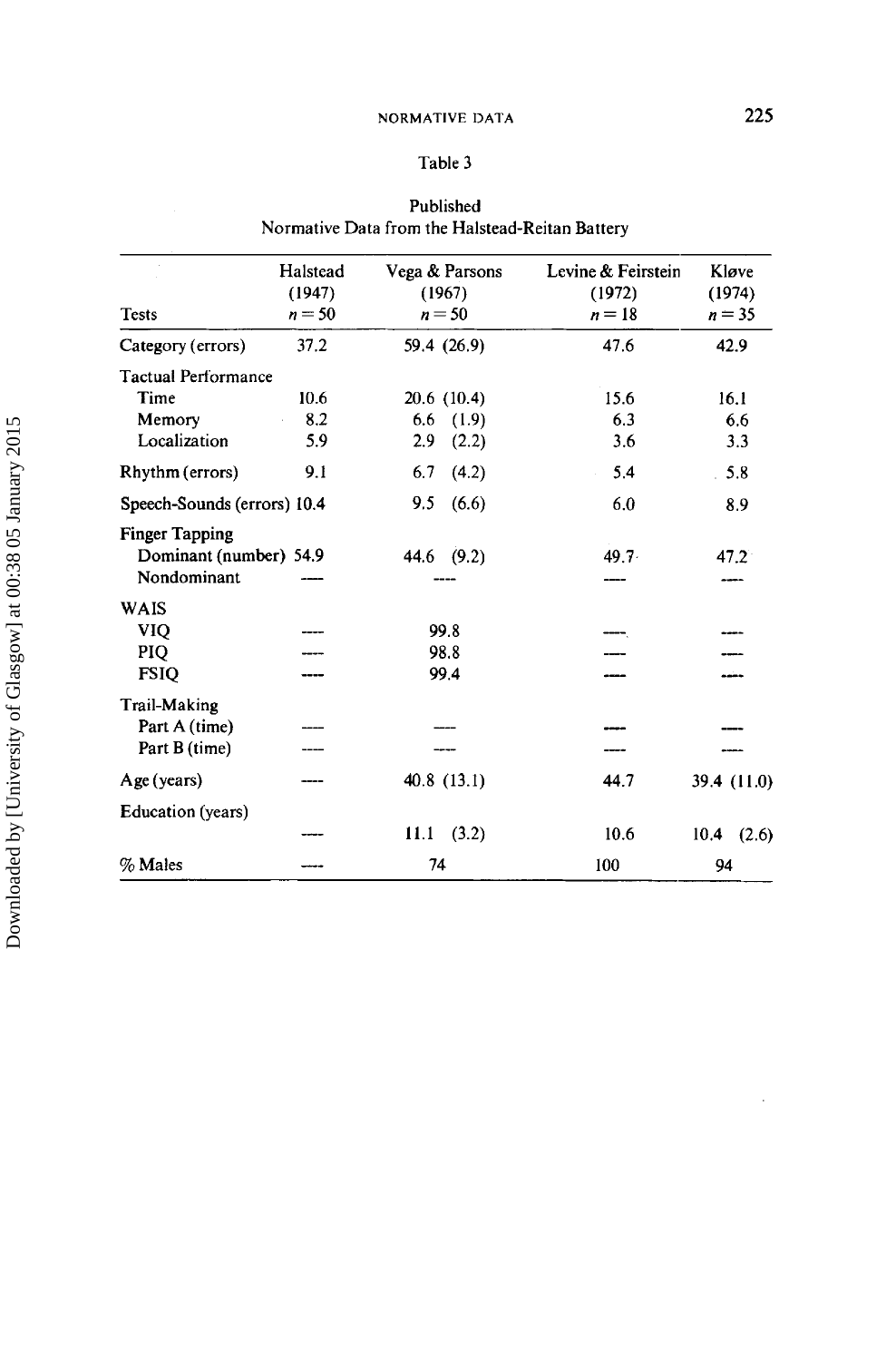| Kløve & Lochen<br>(1974) |                    | Matarazzo et al.<br>(1974) | Weins & Matarazzo<br>(1977) |                |  |  |
|--------------------------|--------------------|----------------------------|-----------------------------|----------------|--|--|
| $n = 22$                 | $n=22$<br>$n = 29$ |                            | $n = 24$                    | $n = 24$       |  |  |
| 34.6                     | 45.5               | 22.8 (19.2)                | 23.5(21.3)                  | 22.8 (11.8)    |  |  |
| 14.0                     | 13.7               | $9.4$ $(2.7)$              | $9.7$ $(3.2)$               | 9.2<br>(2.4)   |  |  |
| 7.2                      | 7.5                | (.8)<br>8.4                | 8.5<br>(.9)                 | 8.7<br>(.8)    |  |  |
| 4.3                      | 5.2                | 5.3<br>(2.4)               | 5.7<br>(1.7)                | 6.1<br>(2.6)   |  |  |
| 4.3                      | 5.3                | $2.8$ (1.9)                | $2.5$ $(2.3)$               | 2.9<br>(1.8)   |  |  |
|                          |                    | 3.8<br>(1.7)               | 4.2 $(2.6)$                 | 3.9<br>(2.2)   |  |  |
| 43.0                     | 48.5               | $54.6$ $(4.3)$             | (4.6)<br>54.0               | 54.5<br>(4.0)  |  |  |
|                          |                    |                            | 48.4<br>(4.4)               | 50.0<br>(4.1)  |  |  |
|                          |                    | 118                        | $117.4$ (8.4)               | 116.4<br>(6.9) |  |  |
|                          |                    | 116                        | 115.4(10.5)                 | 118.2<br>(8.6) |  |  |
| 109.3(13.1)              | 111.9 (15.4)       | 118                        | $117.5$ (8.3)               | 118.3<br>(6.8) |  |  |
|                          |                    |                            | $23.8$ (6.6)                | $20.5$ (4.4)   |  |  |
|                          |                    |                            | 56.4 (12.8)                 | 51.0 (11.5)    |  |  |
| 31.6 (16.5)              | 32.1 (16.4)        | 24                         | 23.6                        | 24.8           |  |  |
| $11.1 \t(2.2)$           | $12.2 \quad (2.6)$ | 14                         | 13.7                        | 14.0           |  |  |
|                          |                    | 100                        | 100                         | 100            |  |  |

**Table** 3 **(ant.)**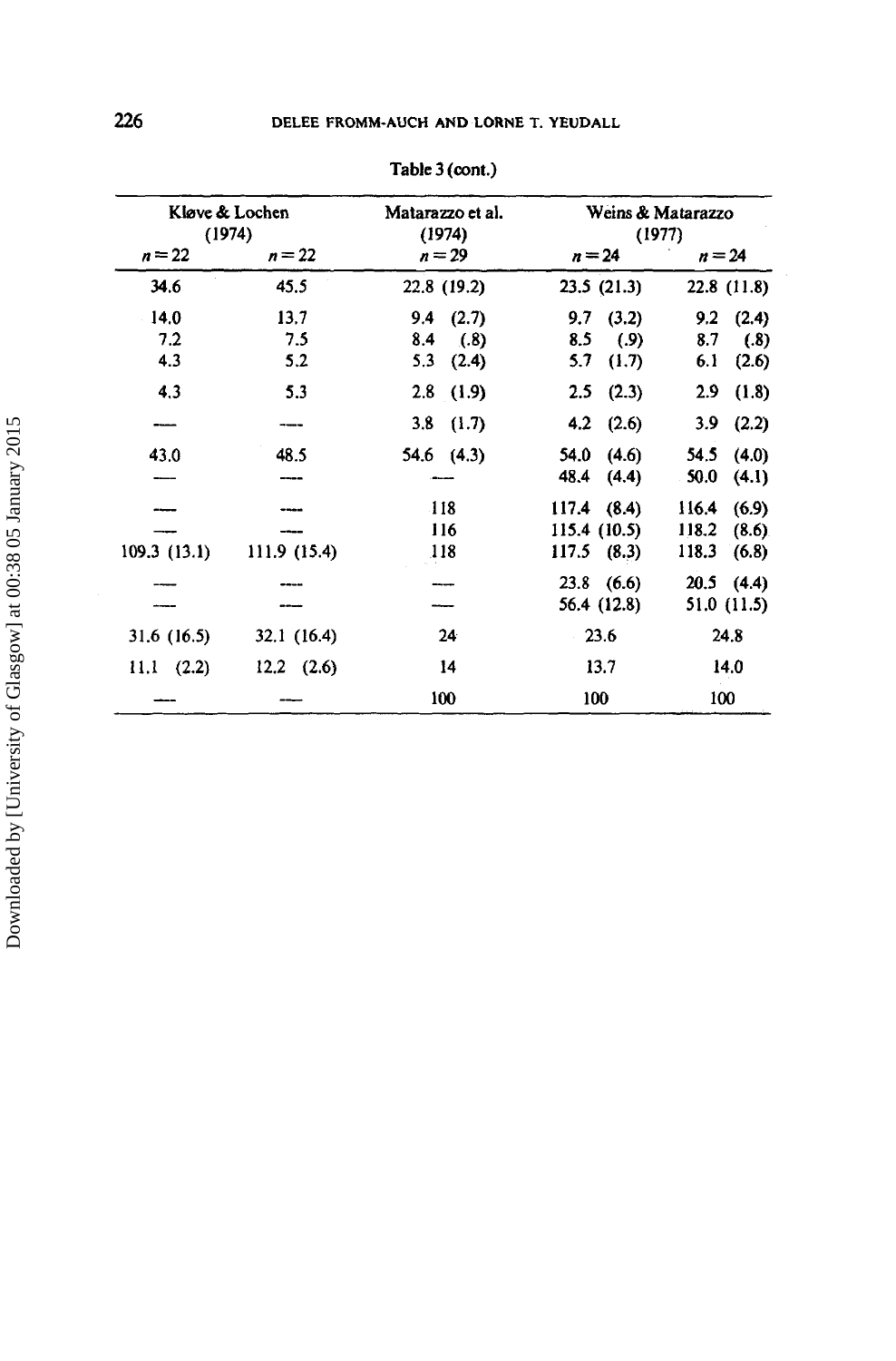| Anthony et al.<br>(1980) |                    | Bak & Greene<br>(1980) | Fromm-Auch & Yeudall<br>(Present Study) |
|--------------------------|--------------------|------------------------|-----------------------------------------|
| $n = 100$                | $n = 15$<br>$n=15$ |                        | $n = 193$                               |
| (21.8)<br>32.6           |                    |                        | 38.3 (17.3)                             |
| $13.2*$<br>(2.5)         | 14.0<br>(5.4)      | 23.1 (10.4)            | 10.5<br>(3.2)                           |
| 7.8<br>(1.5)             | 5.3<br>(1.5)       | 5.1<br>(2.0)           | 8.3<br>(1.2)                            |
| 4.6<br>(2.1)             | (1.5)<br>2.1       | (1.6)<br>1.6           | 5.7<br>(2.1)                            |
| 3.1<br>(2.7)             | 4.7<br>(2.7)       | (3.3)<br>5.4           | (1.9)<br>2.6                            |
| 5.8<br>(3.4)             | 4,9<br>(2.8)       | (4.3)<br>7.1           | (2.1)<br>4.2                            |
| 52.6<br>(9.1)            | 44.5<br>(6.7)      | 38.7<br>(4.1)          | 46.3<br>(6.3)                           |
| 48.2<br>(7.6)            | 40.8<br>(4.8)      | (5.9)<br>36.3          | 43.2<br>(5.4)                           |
| 113.2 (11.6)             |                    |                        | 119.8<br>(9.9)                          |
| 112.3 (10.9)             |                    |                        | 115.6<br>(9.8)                          |
| 113.5 (10.8)             |                    |                        | 119.1<br>(8.8)                          |
|                          | 32.5 (12.6)        | 41.6 (10.3)            | $26.3$ (7.9)                            |
| 68.6 (32.7)              | 81.7 (30.1)        | 109.0 (38.8)           | 57.6 (15.5)                             |
| 38.9 (15.8)              | (4.4)<br>55.6      | 74.9(6.1)              | (8.2)<br>25.4                           |
| $13.3$ $(2.6)$           | $13.7$ $(1.9)$     | $14.9$ (3.0)           | $14.8$ (3.0)                            |
| Not Reported             | 40                 | 33                     | 57.5                                    |

Table 3 (cont.)

\* Extrapolated from Minutes/block

# Table 4

# Normative Data for the Name-Writing Test in Seconds Stratified by Age

| Age<br>$\boldsymbol{n}$ | Preferred Hand |     |               | Nonpreferred Hand |      |       |               |
|-------------------------|----------------|-----|---------------|-------------------|------|-------|---------------|
|                         | M              | SD  | Range         | М                 | SD   | Range |               |
| $15 - 17$               | 30             | 8.0 | $2.2^{\circ}$ | $4.8 - 12.6$      | 23.2 | 9.2   | 9.9-44.9      |
| $18 - 23$               | 64             | 7.7 | 2.3           | $2.7 - 13.0$      | 20.7 | 9.0   | $4.0 - 57.0$  |
| 24-32                   | 56             | 7.5 | 2.6           | $2.0 - 13.1$      | 21.6 | 9.4   | $7.0 - 45.0$  |
| $33 - 40$               | 18             | 6.9 | 2.7           | $3.2 - 14.0$      | 19.8 | 8.2   | $6.0 - 39.0$  |
| 41-64                   | 10             | 9.0 | 1.9           | $5.0 - 11.0$      | 20.7 | 6.3   | $11.0 - 27.8$ |

improves. Preferred/nonpreferred hand differences also remain the same, with nonpreferred hand times approximately three times greater for the 40-years-olds and under.

The major limitation of this test is the lack of name length standardization. We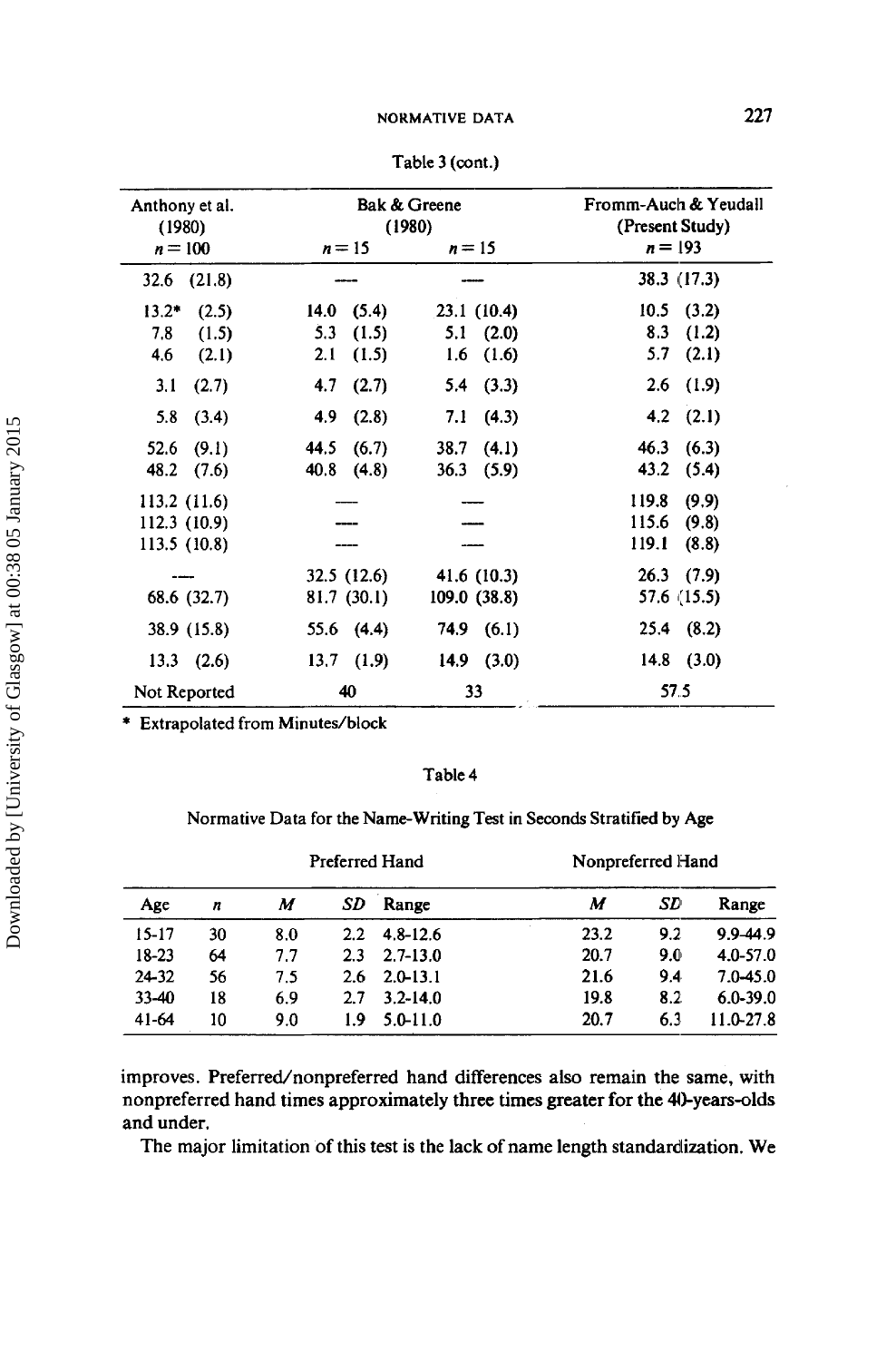are presently deriving indices for this test **based** on the difference score between the individual hand times (i.e., preferred minus nonpreferred).

*Speech-Sounds Perception Test.* Previously published norms (see Table 3) from young samples (mid-twenties) are consistent with the present norms in Table *<sup>5</sup>* (Matarazzo et al., 1974; Weins & Matarazzo, 1977), while older subject samples provide slightly higher mean scores (Anthony, Heaton, & Lehman, **1980;** Bak & Greene, 1980; Kleve, 1974; Vega & Parsons, 1967). This trend of a positive relationship between errors and age in these studies is not supported by the present data. However, the sample numbers are small in our older age groups and, therefore, the present results cannot properly address the issue.

| Age       | n  | M   | SD  | <b>All Street</b><br>Range |
|-----------|----|-----|-----|----------------------------|
| $15 - 17$ | 32 | 4.6 | 2.4 | $1 - 13$                   |
| $18-23$   | 76 | 4.2 | 2.0 | $1-10$                     |
| $24 - 32$ | 57 | 4.1 | 2.2 | $1 - 10$                   |
| $33-40$   | 18 | 3.6 | 2.0 | $1 - 8$                    |
| $41-64$   | 10 | 4.4 | 1.8 | $1 - 7$                    |

# **Table 5 Normative Data for the Speech Sounds Perception Test in**

**Total Errors Stratified by Age** 

*Trail Making Test.* The mean time taken to complete Part A and Part B increases with age. **This** has been demonstrated in detail elsewhere and various explanations offered (Goul & Brown, 1970; Lindsey & Coppinger, 1969). In the present data (Table **6),** the change appears greater for Part B than **A** and **rhay be** due to **task**  complexity. These norms are comparable to those published earlier (see Table 3) when the mean age in each study is considered. Despite the different age group divisions, these norms are also similar to those obtained by pavies **(1968)** which are presented in Lezak (1976). **Errors** on this test were not made.

*Category Test.* The cut-off point **of 50** errors specified by Reitan appears appropriate for all age groups less than **40** years (see Table 7). However, numerous researchers have documented the influence of age on abstractive abilities generally (see Botwinick, 1970, for review) and Category Test performance specifically (Fitzhugh, Fitzhugh & Reitan, 1964; Reed & Reitan, 1963a, 1963b; Reitan, 1954). This age. relationship is indicated by previously published norms (Table -3).

*Finger Tapping Test.* Sex difference were obtained with higher scores (approximately 5 *staps*) for males than females on both preferred and nonpreferred hand scores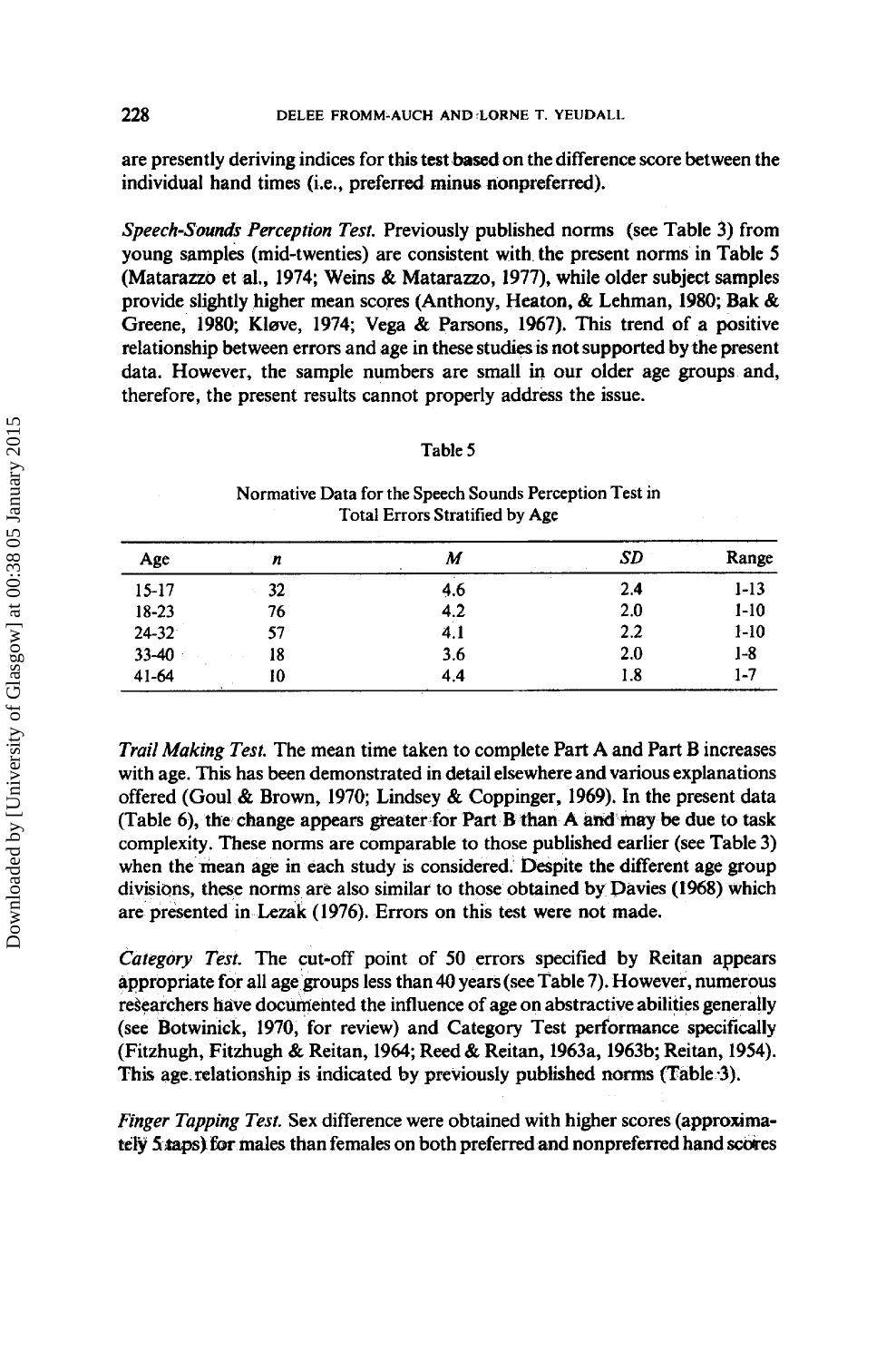# **Table 6**

|           | Part A |      |     |               | Part B |      |               |  |
|-----------|--------|------|-----|---------------|--------|------|---------------|--|
| Age       | n      | M    | SD  | Range         | M      | SD   | Range         |  |
| $15 - 17$ | 32     | 23.4 | 5.9 | 15.2-39.0     | 47.7   | 10.4 | $25.4 - 81.0$ |  |
| 18-23     | 76     | 26.7 | 9.4 | $12.0 - 60.1$ | 51.3   | 14.6 | 23.3-101.0    |  |
| $24 - 32$ | 57     | 24.3 | 7.6 | 11.8-46.0     | 53.2   | 15.6 | 29.1-98.0     |  |
| $33-40$   | 18     | 27.5 | 8.3 | 16.0-52.7     | 62.1   | 17.5 | 39.0-111.0    |  |
| 41-64     | 10     | 29.7 | 8.4 | $16.5 - 42.0$ | 73.6   | 19.4 | 41.9-102.0    |  |

# **Normative Data** for **the Trail Making Test in Seconds Stratified** by **Age**

# **Table 7**

**Normative Data** for **the Category Test in Total Errors Stratified** by **Age** 

| Age       | n  | M    | SD   | Range     |
|-----------|----|------|------|-----------|
| $15 - 17$ | 32 | 35.8 | 16.2 | 16-68     |
| $18 - 23$ | 71 | 35.9 | 21.2 | $9 - 106$ |
| $24 - 32$ | 55 | 30.5 | 13.6 | $10 - 68$ |
| $33-40$   | 18 | 36.3 | 14.3 | $11-67$   |
| $41 - 64$ | 10 | 53.0 | 21.0 | 29-96     |

(Table 8). Within each **sex,** the hand difference (preferred minus nonpteferred) for males is roughly four taps and for females roughly two taps.

The relationship between age and performance appears to be curvilinear for both males and females with the peak of performance in the **3340** year age range and with a decrease occurring in the 41-64 year age range. Our norms are comparable to most of the previous data on the tapping test. However, a few studies report slightly higher means (Matarazzo et al., 1974; Weins & Matarazzo, 1974).

*Dynamometer.* Normative data for this test are presented in Table 9. Male hand strength is substantially greater than female hand strength (approximately 17 kilograms), although both sexes show similar **preferred-minus-nonpreferred** hand differences (2-3 kilograms). These norms are comparable to the only other adult norms available to date (Dodrill, 1978).

*Tactual Performance Test.* All subjects placed 10 blocks in less than **15** minutes with the preferred, nonpreferred, and both hands. A slight increase in time as a function of age is indicated by the present data for individual and both hand times (Table lo), although the preferred/nonpreferred hand difference **for** each age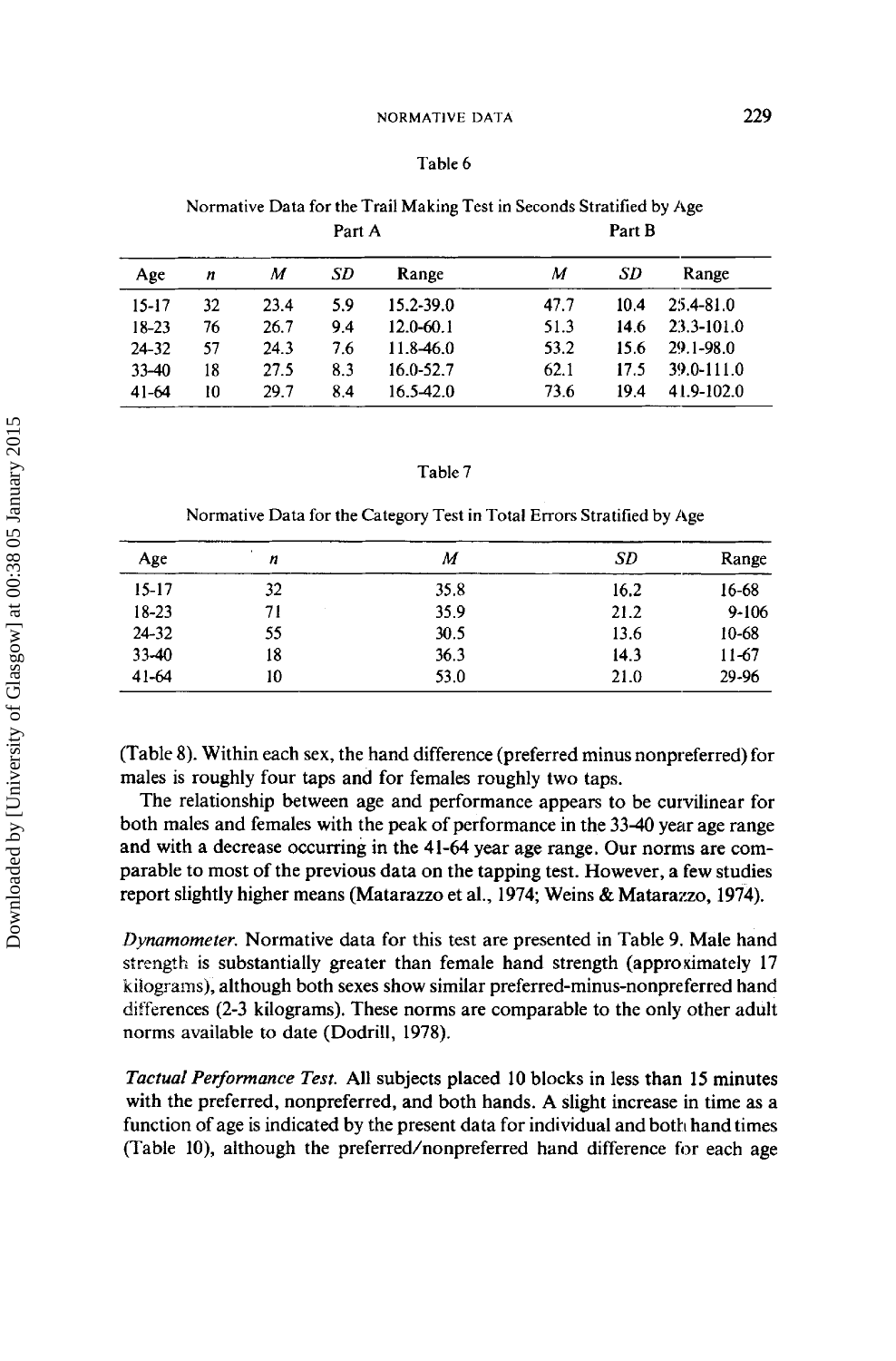|         |    |      |                | Normative Data for the Finger Tapping Testa Stratified by Age and Sex |      |                   |           |
|---------|----|------|----------------|-----------------------------------------------------------------------|------|-------------------|-----------|
| Males   |    |      |                |                                                                       |      |                   |           |
|         |    |      | Preferred Hand |                                                                       |      | Nonpreferred Hand |           |
| Age     | n  | M    | SD             | Range                                                                 | M    | SD                | Range     |
| 15-17   | 17 | 47.6 | 5.8            | 38.0-55.6                                                             | 43.6 | 4.9               | 33.4-51.8 |
| 18-23   | 44 | 49.5 | 6.9            | 26.6-64.6                                                             | 45.4 | 6.9               | 26.8-58.6 |
| 24-32   | 31 | 50.6 | 6.6            | 38.2-66.2                                                             | 46.0 | 6.1               | 28.8-55.0 |
| 33-40   | 12 | 53.4 | 5.9            | 39.0-61.0                                                             | 49.8 | 4.7               | 41.0-57.8 |
| 41-64   | 4  | 44.4 | 5.8            | 35.8-48.2                                                             | 41.4 | 3.5               | 36.6-44.4 |
| Females |    |      |                |                                                                       |      |                   |           |
| Age     | n  | M    | SD             | Range                                                                 | M    | SD                | Range     |
| 15-17   | 15 | 42.7 | 7.9            | $30.2 - 54.0$                                                         | 41.1 | 6.2               | 31.6-51.0 |
| 18-23   | 30 | 43.6 | 7.5            | 30.6-65.6                                                             | 41.2 | 6.5               | 32.8-61.8 |
| 24-32   | 25 | 45.2 | 6.7            | 31.0-60.0                                                             | 40.9 | 5.7               | 28.6-53.6 |
| 33-40   | 6  | 45.8 | 5.5            | 40.6-55.6                                                             | 44.3 | 4.6               | 40.6-53.2 |
| 41-64   | 6  | 40.4 | 4.8            | 34.2-48.4                                                             | 38.6 | 4.8               | 32.0-46.6 |

**<sup>a</sup>**Average number of taps over five trials.

group remains approximately the same (median = **1.4** minutes). The nonpreferred hand time is roughly 30% less than preferred hand time.

Total hand time in minutes for our control group is comparable to previous data when the mean ages are considered. The mean times for the 15-32 year age ranges are similar to studies with young subjects (Matarazzo et **al.,** 1974; **Weins** & Matarazzo, 1977); however, the studies with older mean ages have higher total time scores (Kløve, 1974; Kløve & Lochen, 1974; Levine & Feierstein, 1972). The reason for this is not obvious.

Cauthen (1978) published norms on the Tactual Performance Test that were stratified **by** age and IQ. These data are similar, especially for the higher IQ ranges (123-139). The oldest sample range *(50-60* years) in that study produced much higher times than shown by our data; this is most likely due to our small size in the age range of 41-64 years. Hence, **our** norms for this range are comparable to his 40-49 year age norms.

Location and Memory scores (Table 11) are comparable to those of others, with the characteristic lower Location score (approximately 2-3 block difference). The norms from our laboratory are comparable to those in Table 3 for Memory, but slightly higher for Localization. The much lowered scores were obtained from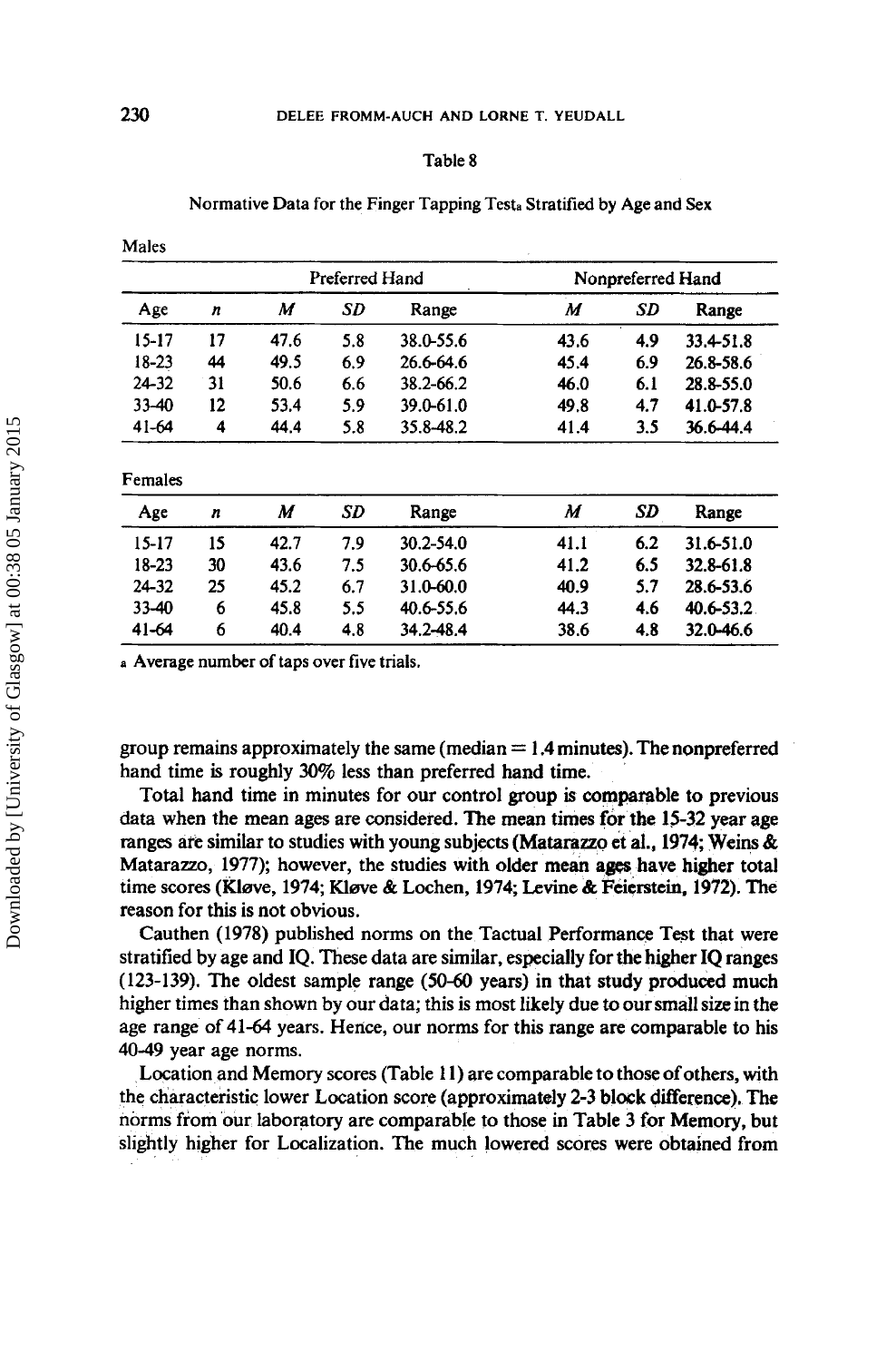# Table 9

# Normative Data for the Dynamometera Stratified by Age and **Sex**

Males

|           |    | Preferred Hand |             |               | Nonpreferred Hand |       |               |
|-----------|----|----------------|-------------|---------------|-------------------|-------|---------------|
| Age<br>n  | M  |                | SD<br>Range | M             | SD                | Range |               |
| $15 - 17$ | 17 | 38.0           | 8.4         | $22.2 - 51.0$ | 35.8              | 9.6   | 21.0-57.5     |
| 18-23     | 43 | 49.7           | 9.7         | 30.0-71.2     | 46.6              | 9.9   | $26.7 - 73.0$ |
| 24-32     | 31 | 51.8           | 8.1         | 37.0-65.5     | 49.6              | 7.2   | $30.5 - 66.0$ |
| $33 - 40$ | 12 | 52.9           | 8.3         | 41.0-67.0     | 51.2              | 7.9   | $36.2 - 62.5$ |
| $41 - 64$ | 4  | 44.5           | 10.9        | 30.5-57.0     | 47.9              | 11.9  | 32.0-58.7     |

| Age       | n  | M    | SD  | Range         | M    | SD  | Range         |
|-----------|----|------|-----|---------------|------|-----|---------------|
| 15-17     | 15 | 28.1 | 5.0 | 21.0-37.5     | 26.3 | 5.2 | 17.8-33.5     |
| $18 - 23$ | 29 | 28.8 | 7.8 | 8.5-43.8      | 26.4 | 6.2 | $13.5 - 38.0$ |
| 24-32     | 24 | 34.4 | 9.2 | 20.5-64.7     | 30.2 | 6.8 | 20.5-49.5     |
| 33-40     | 6  | 27.7 | 3.2 | $23.0 - 31.5$ | 28.6 | 3.1 | 25.2-33.5     |
| $41-64$   | 6  | 28.0 | 6.2 | 18.7-37.5     | 24.1 | 6.8 | 16.7-36.5     |

**<sup>a</sup>**Kilogram average of two trials.

older age samples (Bak & Greene, 1980; Kløve, 1974; Levine & Feirstein, 1972; Vega & Parsons, 1967).

*Seashore Rhythm Test.* The data presented in Table 12 are similar to previously published error scores, with the exception of three studies that present slightly higher error means (Kløve, 1974; Kløve & Lochen, 1974; Levine & Feirstein, 1972). These samples ranged in age from 3245 years. The lower error scores in the present data may therefore be due to the sample size limitation in the upper age ranges.

*Tactile Form Recognition.* This test was devised **by** Reitan (Note 2) and requires tactile identification of geometric shapes (i.e., circle, square, cross, triangle). The total number of incorrect responses and total time for the trial for each hand are recorded. The test administration has been modified slightly so the preferred hand is tested first. Only one trial per hand is given unless an error occurs, then an additional trial for each hand is administered.

Published norms are unavailable for this test. Our **data** in Table 13 show very low error rates, with only one person producing an error in each of the first three age groups.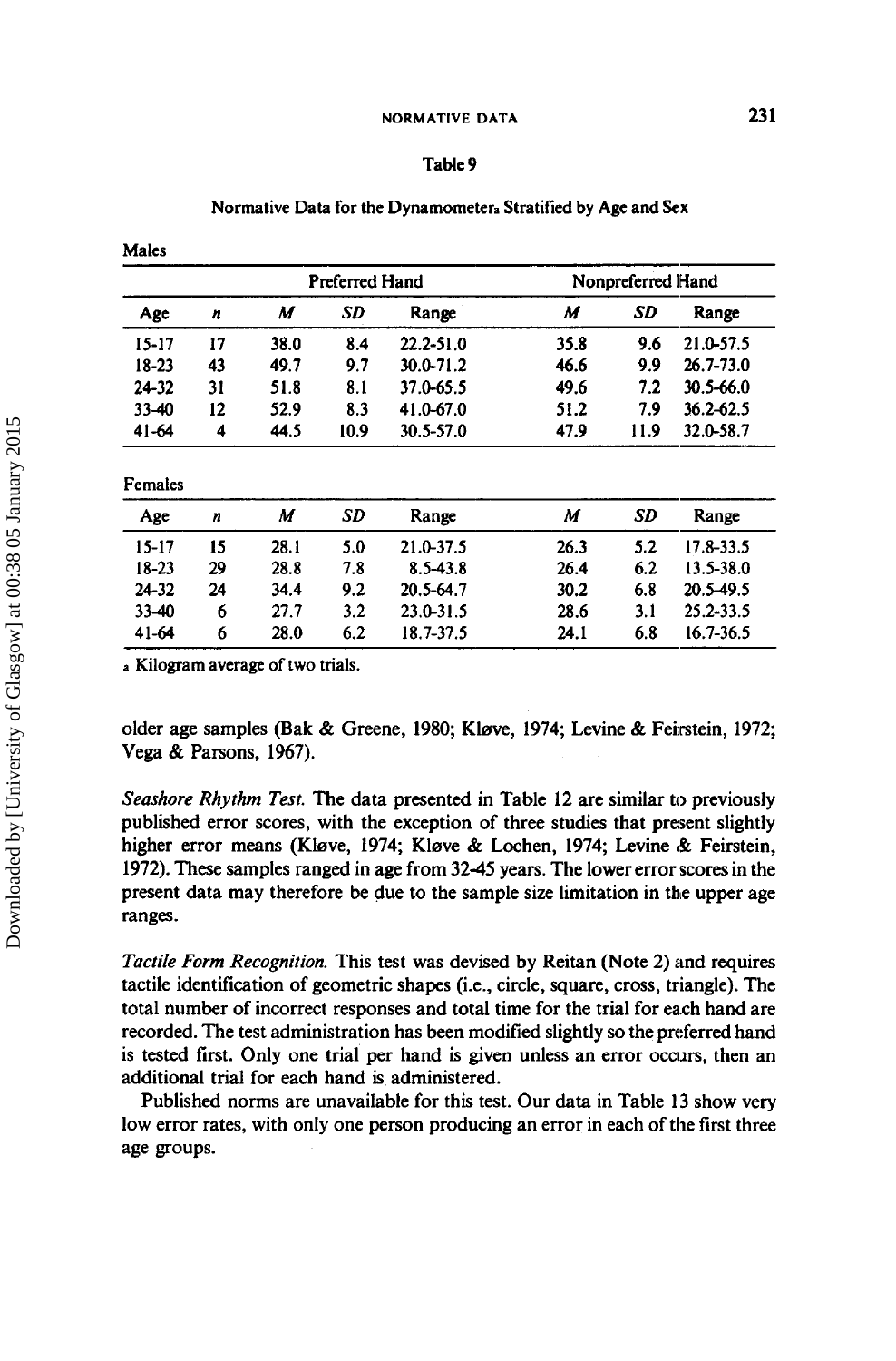| Normative Data for the Tactual Performance Test <sub>a</sub> in Minutes Stratified by Age |  |  |
|-------------------------------------------------------------------------------------------|--|--|
|-------------------------------------------------------------------------------------------|--|--|

|           |    | Preferred Hand |           | Nonpreferred Hand |     |     |              |
|-----------|----|----------------|-----------|-------------------|-----|-----|--------------|
| Age       | n  | M              | <b>SD</b> | Range             | M   | SD  | Range        |
| $15 - 17$ | 32 | 4.6            | $1.2\,$   | $2.6 - 6.8$       | 3.3 | 1.2 | $1.1 - 6.4$  |
| $18 - 23$ | 74 | 5.1            | 2.2       | $1.9 - 13.5$      | 3.5 | 1.6 | $1.1 - 10.8$ |
| $24 - 32$ | 56 | 4.5            | 1.8       | $1.7 - 9.5$       | 3.1 | 1.1 | $1.5 - 7.1$  |
| $33 - 40$ | 18 | 4.9            | 1.7       | $1.9 - 9.0$       | 3.7 | 1.0 | $2.2 - 5.9$  |
| $41-64$   | 10 | 5.6            | 1.5       | $4.0 - 9.0$       | 4.2 | 1.6 | $2.4 - 8.1$  |

|           |                  | <b>Both Hands</b> |     |             |      | <b>Total Time</b> |              |  |
|-----------|------------------|-------------------|-----|-------------|------|-------------------|--------------|--|
| Age       | $\boldsymbol{n}$ | M                 | SD  | Range       | M    | SD                | Range        |  |
| $15 - 17$ | 32               | 1.7               | .5  | $.8 - 3.3$  | 9.5  | 2.1               | $4.7 - 14.1$ |  |
| $18 - 23$ | 74               | 2.1               | 1.3 | $.4 - 9.3$  | 10.6 | 4.5               | $4.2 - 29.1$ |  |
| $24 - 32$ | 56               | 1.8               | .8  | $.5-4.6$    | 9.4  | 3.0               | $3.8 - 18.8$ |  |
| 33-40     | 18               | 2.3               | .8  | $1.4 - 4.4$ | 10.9 | 2.9               | $5.9 - 19.4$ |  |
| $41-64$   | 10               | 2.5               | 1.2 | $1.4 - 5.5$ | 12.2 | 3.6               | $8.3 - 20.6$ |  |

**<sup>a</sup>**All subjects placed 10 blocks in less than 15 minutes with the preferred, nonpreferred, and both hands.

# Table 11

| Normative Data for the Tactual Performance Test in Total Correct Blocks Stratified by Age |  |  |  |
|-------------------------------------------------------------------------------------------|--|--|--|
|-------------------------------------------------------------------------------------------|--|--|--|

|           |    |     | Localization |         | Memory |           |          |  |
|-----------|----|-----|--------------|---------|--------|-----------|----------|--|
| Age       | n  | M   | SD           | Range   | M      | <b>SD</b> | Range    |  |
| $15 - 17$ | 32 | 6.8 | 2.5          | $1-10$  | 8.9    | 1.0       | $6-10$   |  |
| 18-23     | 74 | 5.7 | 2.1          | $1-10$  | 8.2    | 1.3       | $4 - 10$ |  |
| $24 - 32$ | 57 | 5.5 | 1.8          | $2-9$   | 8.3    | 1.1       | $6 - 10$ |  |
| 33-40     | 18 | 5.6 | $2.2\,$      | 1-9     | 8.6    | 1.1       | $6 - 10$ |  |
| $41-64$   | 10 | 4.9 | 1.8          | $2 - 7$ | 7.7    | 1.3       | $6-9$    |  |

Total time for the four trials per hand reveals a slight increase with age. The mean hand difference across the age groups is **1.5** seconds or approximately a **20%**  reduction in nonpreferred hand time.

*Finger-Tip Number Writing.* Normative data for this test have not been published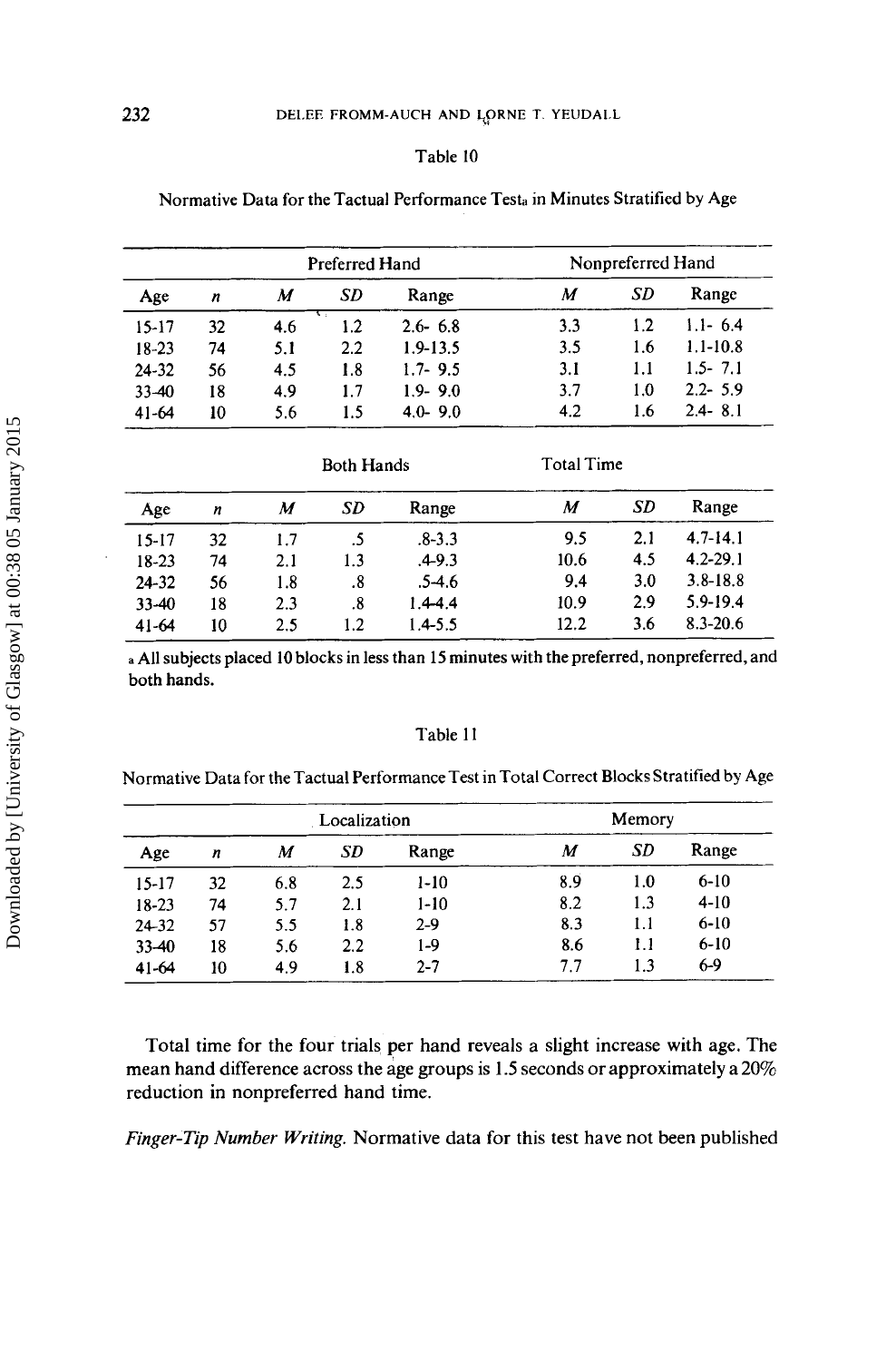# Table 12

| Normative Data for the Seashore Rhythm Test in Total Errors Stratified by Age |  |  |
|-------------------------------------------------------------------------------|--|--|
|                                                                               |  |  |

| Age       | ALC: NO<br>n | 14.1<br>Μ | state of the control<br><b>SD</b> | Range               |
|-----------|--------------|-----------|-----------------------------------|---------------------|
| $15 - 17$ | 32           | 2.1       | A. Gar<br>1.4                     | $0 - 5$             |
| $18 - 23$ | 75.          | 2.5       | 2.1                               | $0 - 9$             |
| $24 - 32$ | 57           | 2.4       | 1.9                               | $0-9$               |
| $33 - 40$ | 18           | 2.3       | 2.1                               | $0 - 8$             |
| $41 - 64$ | 10           | 3.9       | 2.1                               | 1-6<br>and the con- |

### Table 13

# Normative Data for the tactile Form Recognition Test in Total Errors and Time in Seconds Stratified by Age

|           |                 |     | Preferred Hand |                          |             | Nonpreferred Hand |          |
|-----------|-----------------|-----|----------------|--------------------------|-------------|-------------------|----------|
| Age       | n               | M   | SD             | Range                    | M           | <b>SD</b>         | Range    |
| $15-17$   | 32              | .06 | .24            | $0 - 1$                  | .03         | .18               | $0 - 1$  |
| $18-23$   | 54              | .02 | .14            | $0 - 1$<br>$\sim$ $\sim$ | .19         | .14               | $0 - 1$  |
| 24-32     | 47              | .02 | .15            | $0 - 1$                  | .02         | .15               | $0 - 1$  |
| 33-40     | 18              | 0   | 0              | $\bf{0}$                 | $\theta$    | 0                 | 0        |
| $41 - 64$ | 10              | 0   | 0              | 0                        | $\mathbf 0$ | $\bf{0}$          | 0        |
|           | Time in Seconds |     | Preferred Hand |                          |             | Nonpreferred Hand |          |
| $15 - 17$ | 32              | 5.5 | $2.2\,$        | $3-12$                   | 4.7         | $2.2\,$           | $2 - 11$ |
| 18-23     | 54              | 7.9 | 4.0            | $3 - 22$                 | 6.5         | 2.6               | $2 - 14$ |
| 24-32     | 47              | 7.8 | 3.9            | $2 - 23$                 | 5.3         | 1.9               | 29       |
| 33-40     | 18              | 7.9 | 2.9            | $3-13$                   | 6.0         | 2.3               | $2 - 11$ |
| $41 - 64$ | 10              | 8.5 | 4.3            | 3-16                     | 6.1         | 1.9               | $3 - 8$  |

to date. The average mean error score for the preferred hand is approximately 2, with a lowered nonpreferred hand score of slightly greater than one(see Table 14).

*Finger Localization.* This test is a modified version of the Finger Agnosia (Reitan, Note 2) and Finger Localization tests (Benton, 1955). The subject is required to identify, without visual guidance, fingers touched by the examiner. For each of the 11 subtests the preferred hand is tested first, a single finger stimulation trial is followed by **a** double finger stimulation trial and a different response is required of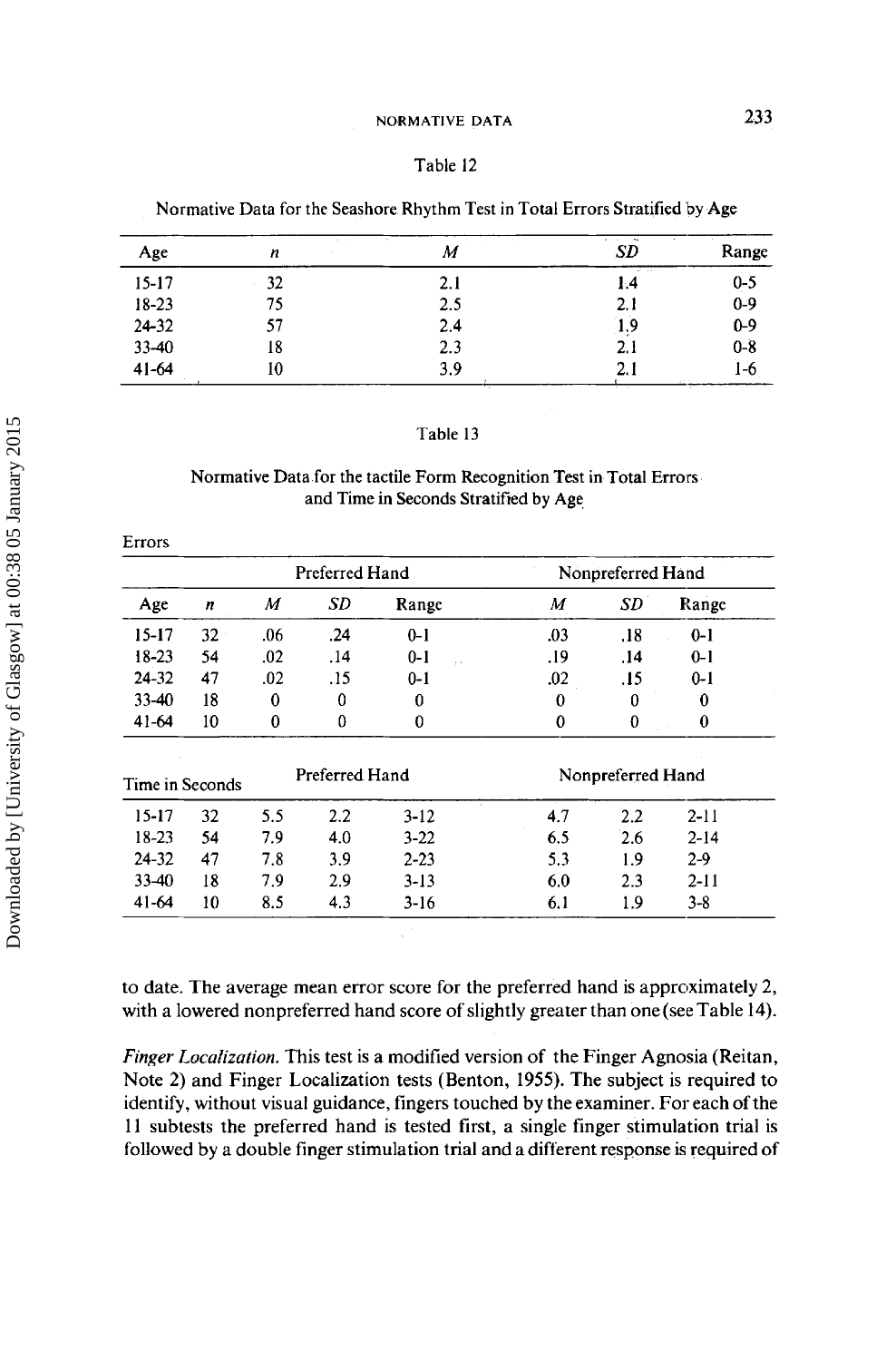|                                     |    |     |     | Normative Data for Finger-Tip Number Writing Test in Total Errors Stratified by Age |     |             |            |  |  |  |
|-------------------------------------|----|-----|-----|-------------------------------------------------------------------------------------|-----|-------------|------------|--|--|--|
| Preferred Hand<br>Nonpreferred Hand |    |     |     |                                                                                     |     |             |            |  |  |  |
| Age                                 | n  | M   | SD  | Range                                                                               | M   | SD          | Range      |  |  |  |
| 15-17                               | 32 | 1.3 | 1.7 | $0 - 7$                                                                             | 1.2 | 1.1         | $0 - 4$    |  |  |  |
| 18-23                               | 69 | 2.3 | 2.4 | $0 - 10$                                                                            | 1.9 | 2.1         | 0-9        |  |  |  |
| 24-32                               | 54 | 1.3 | 1.8 | $0-7$                                                                               | .94 | 1.3         | <b>0-5</b> |  |  |  |
| $33 - 40$                           | 18 | 2.4 | 2.3 | $0 - 10$                                                                            | 1.3 | $\cdot$ 1.0 | $0 - 3$    |  |  |  |
| 41-64                               | 8  | 2.5 | 2.5 | $0 - 7$                                                                             | 1.1 | 1.6         | $0 - 4$    |  |  |  |

the subject. Depending upon the subtest, the subject is told *to* identify *the* finger or fingers either by: **(1)** pointing, **(2)** naming, (3) indicating #he finger on the hand **of**  the examiner, or **(4)** indicating the number of the finger on a drawing. **A** total error score summed across all subtests is obtained. The maximum number of errors possible **is 150. (A** more detailed description *of* administration can be obtained from the authors).

**No** normative observations have been published on this test to date. Interhand differences are not evident in the data presented in Table **15. More** detailed analysis of these data involving subtypes of **responses** and double **versus** single finger stimulation will be presented in a later publication.

*Fuce-Hund.* **This** is a combined version of the tactile portion of the **Sensory**  Imperception (Reitan, Note **2)** and Face-Hand (Green & Fink, **1954)** tests. With closed eyes, the subject is **requested** to verbally identify the body side **and area**  touched by the examiner. Four areas are lightly touched with either a finger or pencil tip: right cheek, left cheek, right hand, and left hand. Double, simultaneous

| able |  |
|------|--|
|------|--|

# Normative Data for the Finger Localization Test. in Total **Errors Per Hand Stratified by Age**

|       |    | <b>Preferred Hand</b> |     |          | Nonpreferred Hand |         |          |
|-------|----|-----------------------|-----|----------|-------------------|---------|----------|
| Age   | n  | М                     | SD  | Range    | М                 | SD      | Range    |
| 15-17 | 32 | 2.8                   | 2.3 | 0.9      | 3.1               | $2.2\,$ | 0.8      |
| 18-23 | 76 | 2.8                   | 2.7 | $0 - 12$ | 3.0               | 3.3     | $0 - 20$ |
| 24-32 | 54 | 2.3                   | 2.4 | $0 - 10$ | 2.8               | 2.4     | $0 - 9$  |
| 33-40 | 18 | 2.4                   | 2.6 | $0 - 9$  | 2.5               | 3.2     | $0 - 14$ |
| 41-64 | 10 | 2.9                   | 1.8 | $0 - 7$  | 3.7               | 2.6     | $0 - 8$  |

**a Modified version of test,**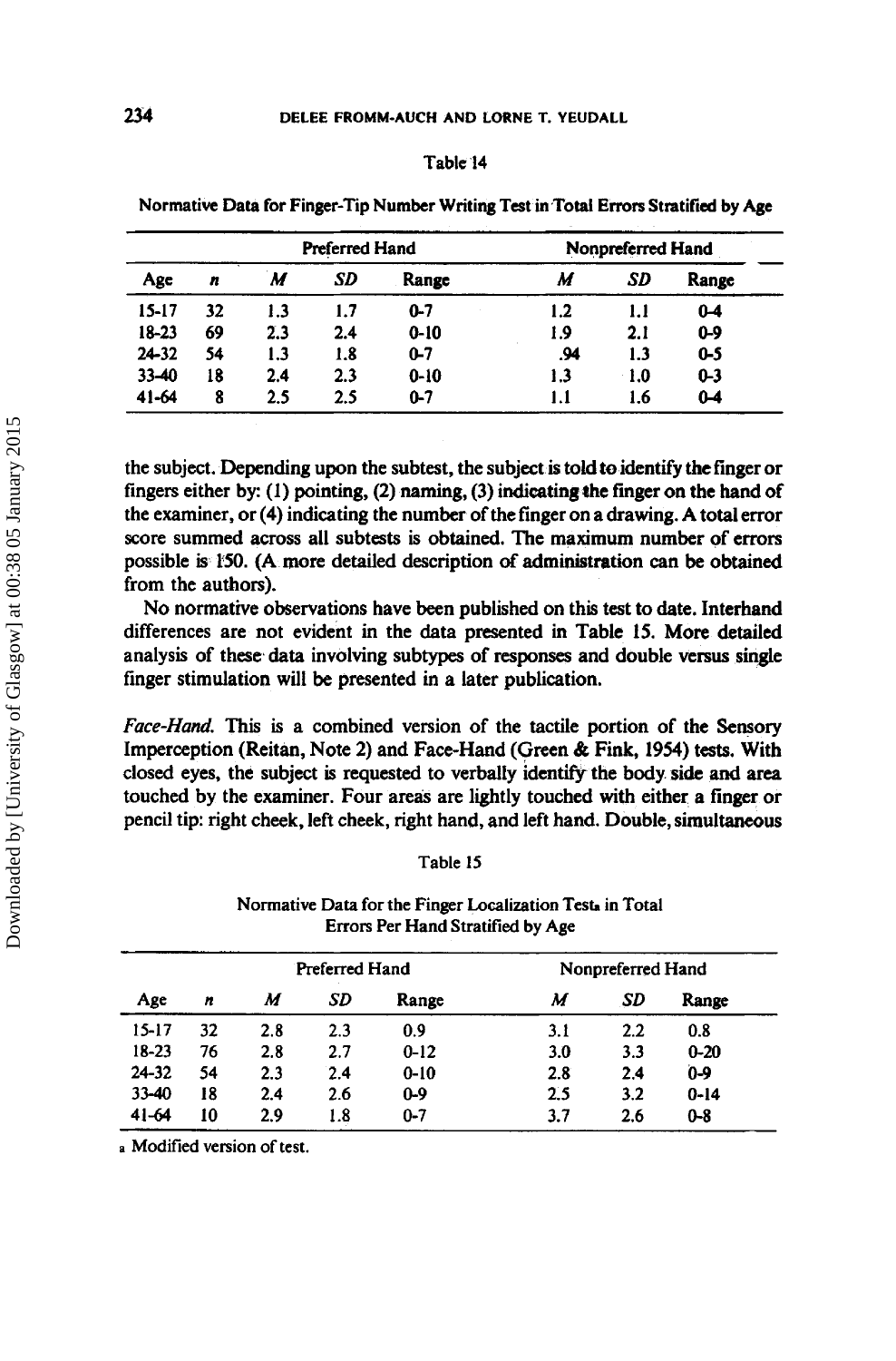stimulations are performed. (A more detailed description of administration can be obtained from the authors). A summed error score is obtained.

Very few errors are made by normal controls on this test as shown in Table 16. Right/left side differences in errors are not evident.

|           |                  |     | <b>Right Side</b> |         | Left Side |     |         |  |
|-----------|------------------|-----|-------------------|---------|-----------|-----|---------|--|
| Age       | $\boldsymbol{n}$ | M   | SD                | Range   | M         | SD  | Range   |  |
| $15 - 17$ | 32               | .16 | .45               | $0 - 2$ | .22       | .49 | $0 - 2$ |  |
| 18-23     | 68               | .07 | .26               | $0 - 1$ | .12       | .37 | $0 - 2$ |  |
| $24 - 32$ | 55               | .13 | .58               | $0 - 4$ | .09       | .44 | $0 - 3$ |  |
| 33-40     | 18               | .17 | .38               | $0 - 1$ | .17       | -71 | $0 - 3$ |  |
| $41 - 64$ | 10               | .10 | .32               | $0 - 1$ | .40       | .52 | $0 - 1$ |  |

# **Table 16**

**Normative Data for the Face-Hand Tess in** Total **Errors Per Side Stratified by Age** 

**a Modified version of the test** 

# **DISCUSSION**

The normative data presented in this paper are consistent with previously published norms and reflect differential effects of age and occasionally sex on test performance. Age effects were evident on measures of perceptual-motor functions (Trail Making and Tactual Performance Tests) and abstraction (Halstead Category Test). Despite the size limitation in the upper age ranges of the present sample, the age trends are consistent with previous data (Reed & Reitan, 1963a, 1963b; Reitan, Note 2).

Females were weaker (Dynamometer) and slower (Finger Tapping) than males on motor tasks. Sex effects on motor performance have not been investigated in the previous literature due to the preponderance of males within most samples. **As a** consequence of such division, these norms tend to be more conservative than those used by most neuropsychologists. The motor differences appear reflective of physical size factors since these effects were not revealed in tests of perceptualmotor speed, viz., Trail Making and Tactual Performance Tests.

The present data for the sensory-perceptual tests within the HRB indicate that normal subjects make few errors. This suggests that a small number of errors, particularly if unilateral, is pathognomonic. Golden, Osmon, Moses, and Berg (1981) suggest that lateralized dysfunction is not indicated unless there **is** a difference of three **or** more errors.

Preferred/nonpreferred hand differences have generally not been published for many of the motor and sensory tests within the **HRB.** Most clinicians use generally accepted percentages such as a 10% better dominant hand performance on Finger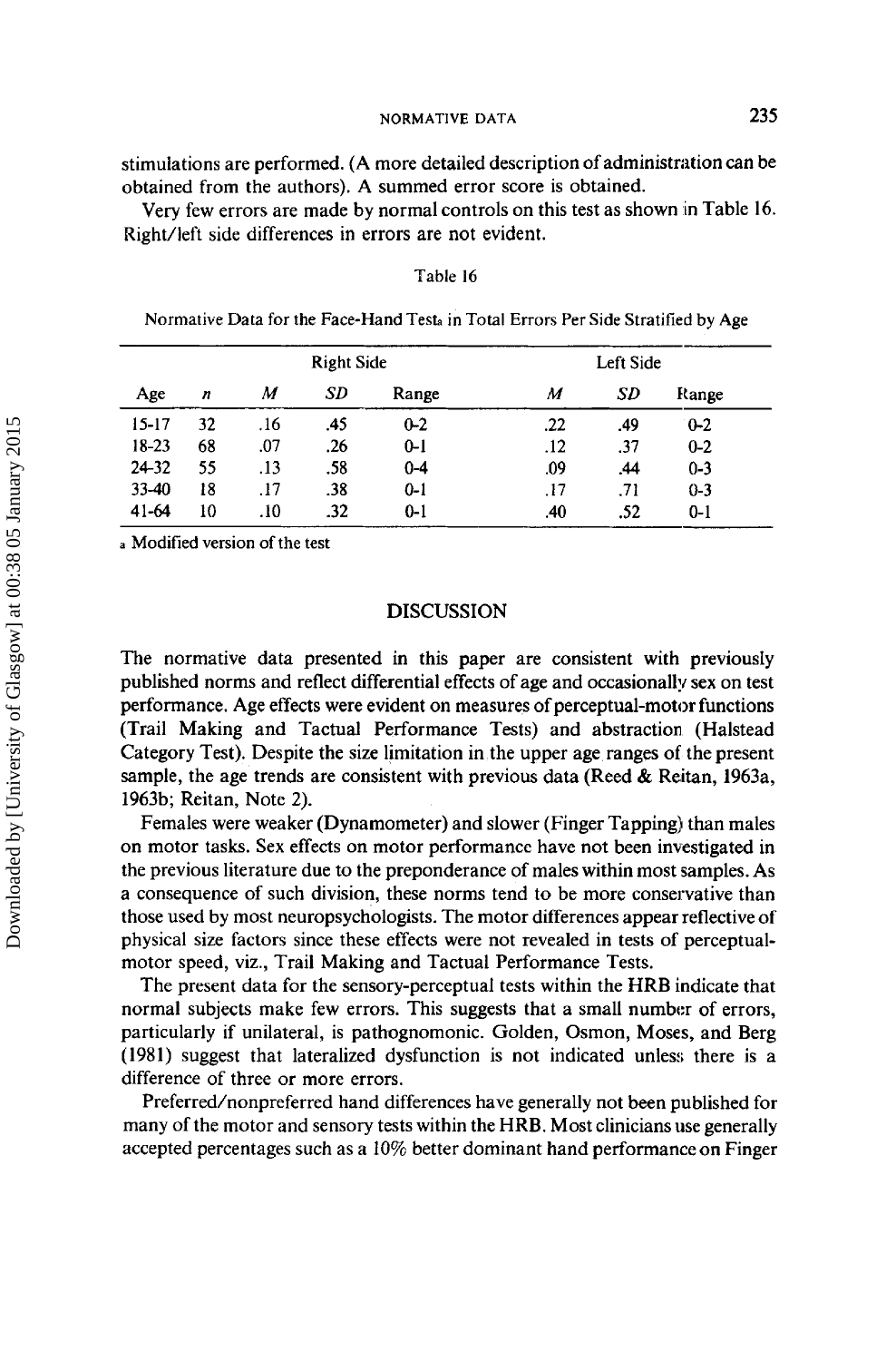Tapping and a *3wo* decrease in time from the dominant to nondominant hand performance on the Tactual Performance Test (Golden et al., **1981).** The hand difference on Tactual Performance **is** supported by the present data. However, the hand difference generally accepted for Finger Tapping is displayed only by the males. The females show a hand difference of approximately *5%.* Thus, neuropsychologists using the present cut-off points and the generally accepted hand differences would classify most female subjects as impaired, with a possible preferred hand weakness.

The Full Scale IQ (FSIQ) as assessed by the Wechsler Scales for the present sample was 119. This is within the high normal range of function and is comparable to the FSIQ of other normal samples (Anthony et al., 1980; Matarazzo et al., 1974; Weins & Matarazzo, 1977). A possible explanation for these higher than average IQ scores in the normal samples is that deletion of pathological samples from the distribution (e.g., mental retardates, individuals with neurological disorders or minimal brain damage) raises the group **mean** of normals. Researchers have also reported this effect in normal children and adolescent samples (Yeudall, Fromm-Auch, & Davies, **1982;** Spreen, Note 3).

Inclusion of psychiatric patients in control groups **has** occurred in numerous neuropsychological studies (e.g., Prigatano & Parsons, 1976; Reitan, 1955; Snow, 1981; Swiercinsky, 1978). This assumes that psychiatric patients display "functional" disorders rather than "organic" disorders, an assumption which **does** not appear valid, especially for schizophrenic groups (see Heaton, Baade, & Johnson, 1976 for review). Numerous techniques, both neuropsychological test measurement and neurological assessment techniques, have provided evidence for central nervous system abnormalities in the major psychiatric psychoses (Ror-Henry, 1976; Snow, 1981; Weinberger, Bigelow, Kleinman, Klein, Rosenblatt, & Wyatt, 1980; Weinberger, Torrey, Neophytides, & Wyatt, **1979;** Weinberger & Wyatt, 1980; Yeudall & Fromm-Auch, 1979; Yozawitz, Bruder, Sutton, Sharpe, Gurland, Fleiss, & Costa, 1979). As a result of this practice, many of the cut-off points employed by clinical neuropsychologists may be excessively conservative and consequently produce a high rate of false negatives.

# **REFERENCE NOTES**

**1. Fromrn-Auch, D., Yeudall, I,. T.,** & **Stefanyk, W.** *Manual for the Administration of the AHE Neuropsychoiogicai Test Battery.* **Unpublished Manuscript, 1978.** 

**2. Reitan, R. M.** *Manual for Administration oflveuropsychoiogicai Test Batteries for Adults and Children.* **Unpublished Manuscript, Indianapolis. 1969.** 

**3. Spreen, 0. Personal Communication, June 7,1982.** 

### **REFERENCES**

**Annett, M. A classification of hand preference by association analysis.** *British Journal of PSyChdom,* **1970,61,303-321.**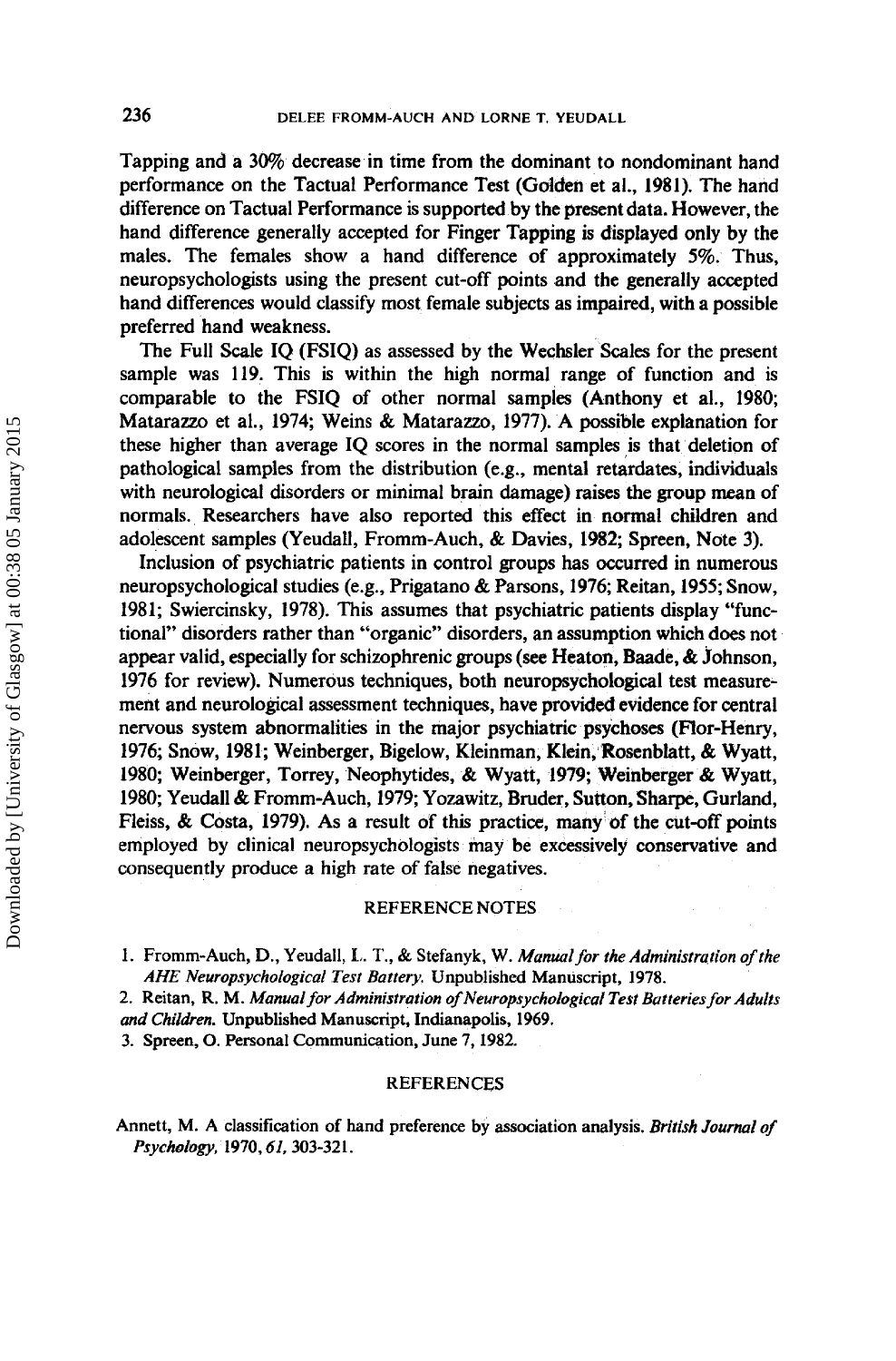- Anthony, W. Z., Heaton, R. K., & Lehman, R. **A.** W. An attempt to cross-validate two actuarial systems for neuropsychological test interpretation. *Journal of Consulting and Clinical Psychology,* **1980,** *48,* **3 17-326.**
- Bak, J. S., & Greene, R. L. Changes in neuropsychological functioning in an aging population. *Journal of Consulting and Clinical Psychology,* **1980,** *48,* **395-399.**
- Benton, A. **L.** Right-left discrimination and finger localization in defective children. *Archives of Neurology and Psychiatry,* **1955,74, 583-589.**
- Botwinick, J. Geropsychology. *Annual Review of Psychology,* **1970,** *21.* **239-2846.**
- Cauthen, N. Normative data for the Tactual Performance Test. *Journal of Clinical PSyChOlOgy,* **1978,** *34,* **345-365.**
- Davies, A. The influence of age on Trail Making Test performance. *Journal'* of *Clinical Psychology,* **1968,** *24,* **96-98.**
- Dodrill, **C. B.** The hand dynamometer as a neuropsychological measure. *Journal of Consulting and Clinical Psychology,* **1978,** *46,* **1432-1435.**
- Fitzhugh, K. B., Fitzhugh, L. C., & Reitan, R. M. Influence of age upon measures of problem solving and experimental background in subjects with longstanding cerebral dysfunction. *Journal of Gerontology,* **1964,** *19,* **132-134.**
- Flor-Henry, P. Lateralized temporal-limbic dysfunction and psychopathology. *.4nnals of the New York Academy of Sciences.* **1976,280,777-795.**
- Golden, C. J., Osmon, D. C., Moses, J. A., Berg, R. A. *Interpretation of theHalstead-Reitan Neuropsychological Test Battery: A casebook approach.* New York: Grune & Stratton, **1981.**
- God, W. R., & Brown, M. Effects of age and intelligence on Trail Making Test performance and validity. *PerceptualandMotor Skills,* **1970,30, 3 19-326.**
- Green, M., & Fink, M. Standardization ofthe Face-Hand Test. *Neurology,* **1954,4,211-217.**
- Halstead, W. C. *Brain and intelligence: A quantitative study of the frontal lobes.* Chicago: University of Chicago Press, **1947.**
- Heaton, R., Baade, L., & Johnson, K. Neuropsychological test results associated with psychiatric disorders in adults. *Psychological Bulletin.* **1978,85, 141-162.**
- Kløve, H. Validation studies in adult clinical neuropsychology. In R. Reitan & L. Davison (Eds.) *Clinical neuropsychology: Current status and applications* New York: Wiley, **1974.**
- Kieve, H., & Lochen, D. Data published in R. Reitan & L. Davison **(Ells.)** *Clinical neuropsychology: Current status and applications* New York: Wiley, **1974.**
- Levine, J., & Feirstein, A. Differences in test performance between brain-damaged, schizophrenic and medical patients. *Journalof Consulting and ClinicalPsychology,* **1972,39, 508-5 1 1.**
- Lezak, **M.** *Neuropsycho[ogicalassessment.* London: Oxford Press, **1976,**
- Lindsey, B. A., & Coppinger, N. W. Age-related deficits in simple capabilities and their consequences for Trail Making performance. *Journalof ClinicalPsychology,* **1969,25,156- 159.**
- Matarazzo, J. D., Weins, **A.** N., Matarazzo, R. G., & Goldstein, S. G. Psychometric and clinical test-retest reliability of the Halstead impairment index in a sample of healthy, young, normal men. *Journal of Nervous and Mental Disease*, 1974, 158, 37-49.
- Prigatano, G. P., & Parsons, O. Relationship of age and education to Halstead test performance in different patient populations. Journal of Consulting and Clinical Neuropsychology, 1976, *44,* **527-533.**
- Reed, **H. B.** C., & Reitan, R. M. A comparison of the effects of the normal agingprocess with the effects of organic brain-damage on adaptive abilities. *JournalofGerontoIogy,* **1963,18,**